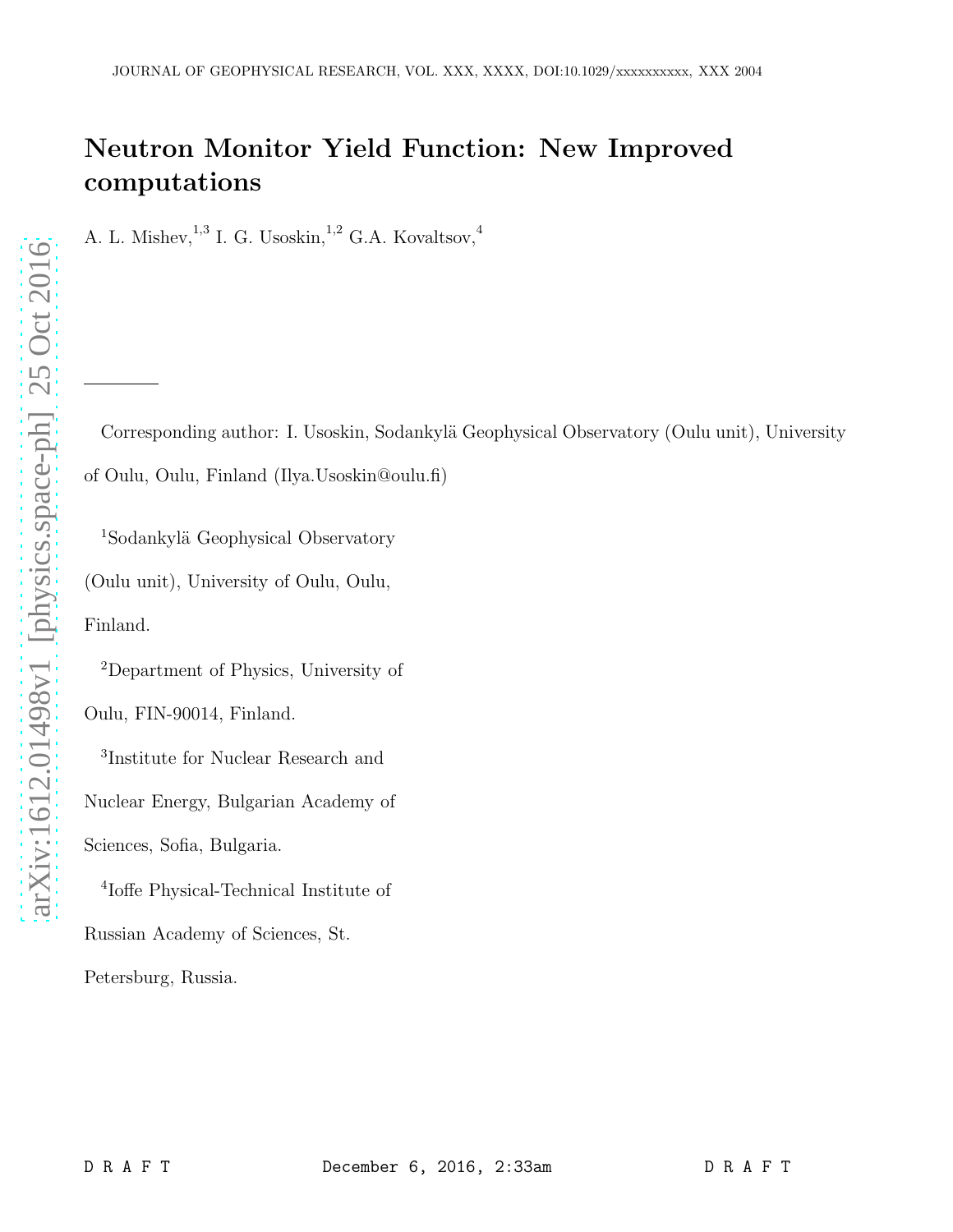Abstract. A ground-based neutron monitor is a standard tool to measure cosmic ray variability near Earth, and it is crucially important to know its yield function for primary cosmic rays. Although there are several earlier theoretically calculated yield functions, none of them agrees with experimental data of latitude surveys of sea-level neutron monitors, thus suggesting for an inconsistency. A newly computed yield function of the standard sea-level 6NM64 neutron monitor is presented here separately for primary cosmic ray protons and  $\alpha$ -particles, the latter representing also heavier species of cosmic rays. The computations have been done using the GEANT-4 Planetocosmics Monte-Carlo tool and a realistic curved atmospheric model. For the first time, an effect of the geometrical correction of the neutron monitor effective area, related to the finite lateral expansion of the cosmic ray induced atmospheric cascade, is considered, that was neglected in the previous studies. This correction slightly enhances the relative impact of higherenergy cosmic rays (energy above 5–10 GeV/nucleon) in neutron monitor count rate. The new computation finally resolves the long-standing problem of disagreement between the theoretically calculated spatial variability of cosmic rays over the globe and experimental latitude surveys. The newly calculated yield function, corrected for this geometrical factor, appears fully consistent with the experimental latitude surveys of neutron monitors performed during three consecutive solar minima in 1976–77, 1986–87 and 1996–97. Thus, we provide a new yield function of the standard sea-level neutron monitor 6NM64 that is validated against experimental data.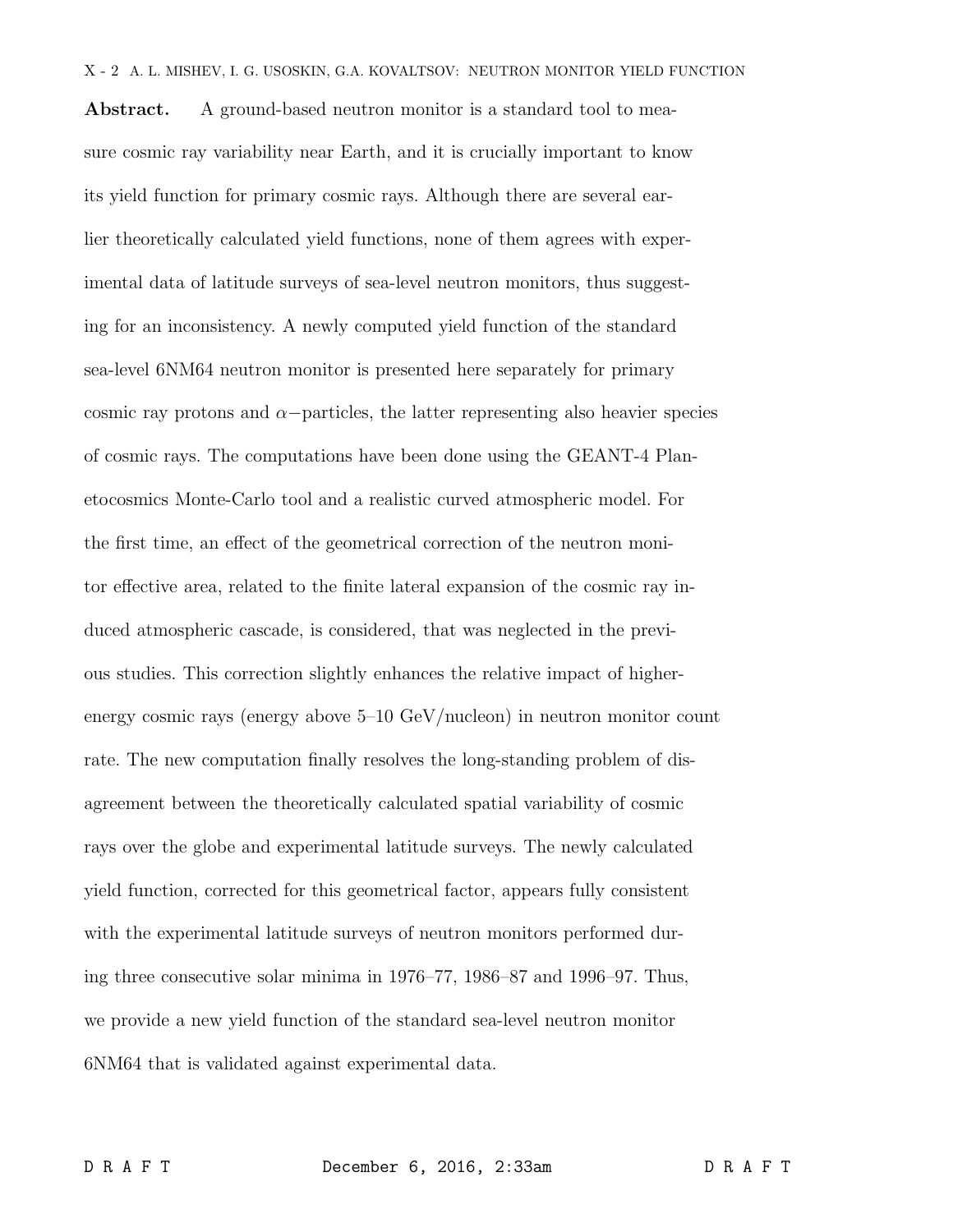### 1. Introduction

The Earth is constantly bombarded by energetic particles - cosmic rays (CRs), which consist of nuclei of various elements, mostly protons and  $\alpha$ -particles. The lower energy part (below several tens of  $GeV/nucleon$ ) of the galactic cosmic ray  $(GCR)$  energy spectrum is modulated in the solar wind and the heliospheric magnetic field which are ultimately related to solar activity [e.g., *Potgieter* , 1998]. The main instrument to study the cosmic ray variability is the world network of neutron monitors [*Shea and Smart*, 2000; *Moraal et al.*, 2000]. A neutron monitor (NM) [*Simpson*, 1958] is an instrument that provides continuous recording of the hadron component of atmospheric secondary particles [*Hatton*, 1971], that is related to the intensity of high-energy primary nuclei impinging on the Earth's atmosphere from space. The purpose of the neutron monitor is to detect variations of intensity in the interplanetary cosmic ray spectrum. A major challenge is the reconstruction of primary particle characteristics from ground-based data records, since the NM is an energy-integrating device measuring only the secondaries (mainly protons and neutrons) deep in the atmosphere. The task of linking NM count rates to the intensity of primary CRs is non-trivial and requires extensive numerical simulations of the atmospheric cascade, initiated by energetic CR [e.g., *Clem and Dorman*, 2000]. A standard way to do it is to calculate the NM yield function, viz. response of a standard NM to the unit intensity of primary CR particles with fixed energy.

Several attempts have been performed to calculate the NM yield function. Because of the complexity of atmospheric cascades, Monte-Carlo simulation provides the most useful tool to calculate the yield function. *Debrunner et al.* [1982] used a state-of-the-art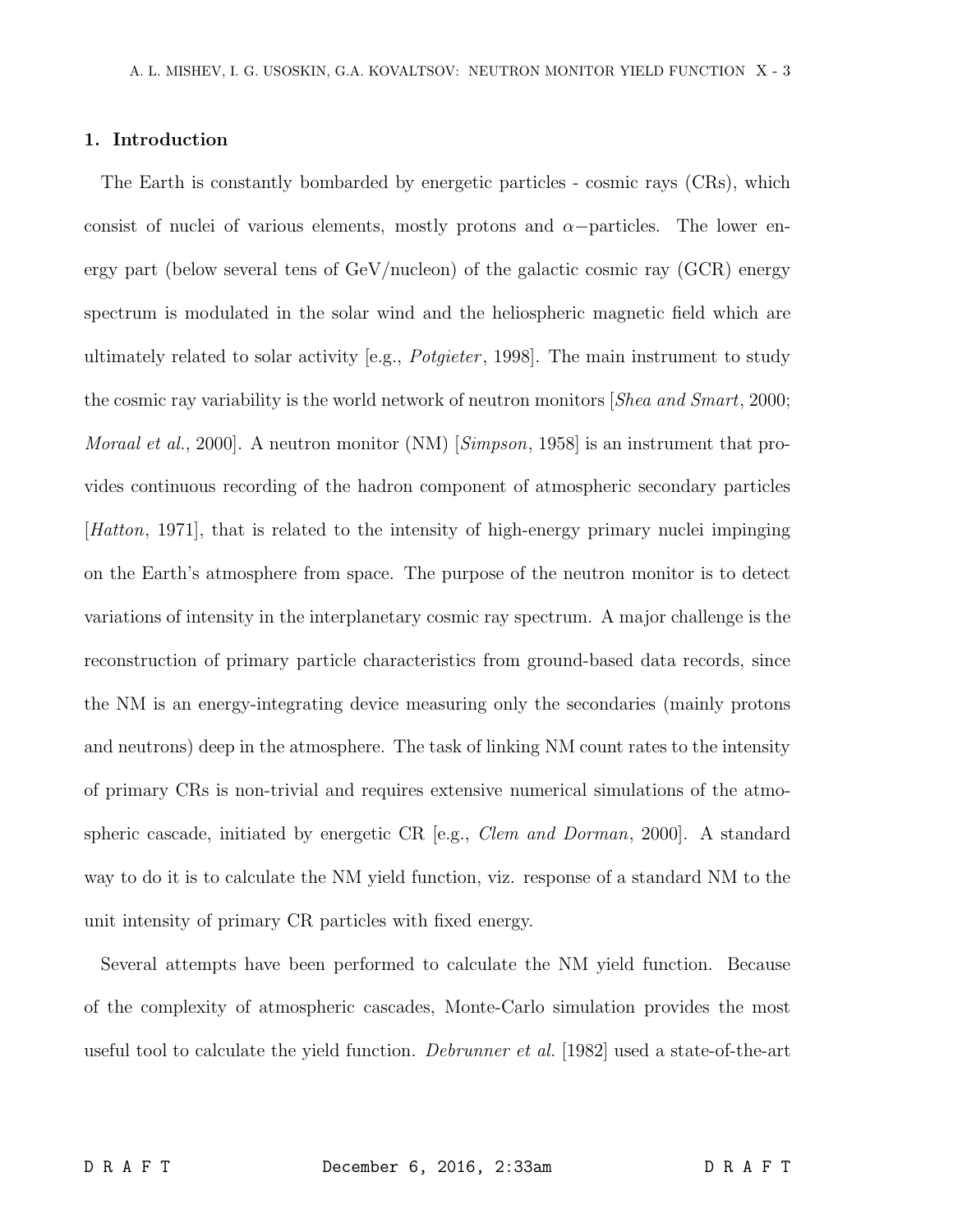## X - 4 A. L. MISHEV, I. G. USOSKIN, G.A. KOVALTSOV: NEUTRON MONITOR YIELD FUNCTION

specifically developed Monte-Carlo simulation of the atmospheric cascade [*Debrunner and Brunberg*, 1968]. *Clem and Dorman* [2000] applied the FLUKA Monte-Carlo package for the simulations. *Matthiä* [2009], *Matthiä et al.* [2009] and *Flückiger et al.* [2008] used the GEANT-4 Monte-Carlo package. Because of the different model assumptions (hadron interaction models, atmospheric models, numerical schemes) the results are somewhat different (within 10-15%) between different packages [*Heck*, 2006; *Bazilevskaya et al.*, 2008]. While a NM is a standard device, the local surrounding may vary quite a bit for individual NMs (efficiency of the detection system, and local environment [e.g., *Krüger*] *et al.*, 2008]), which may cause deviation of ±15% from the "standard" unit [*Usoskin et al.*, 2005]. Therefore, it is hardly possible to directly calibrate the yield function for a given NM and define which one is more correct.

However, there is an indirect way to test the NM yield function, via latitude surveys [*Clem and Dorman*, 2000; *Caballero-Lopez and Moraal*, 2012]. During a sea-level latitude survey, a NM is placed onboard a ship which scans all geomagnetic latitudes, from the equator to the polar region. Accordingly, the measured count rate can be calculated via the geomagnetic shielding and the yield function of a NM and assuming the constant primary CR intensity during the survey. For the latter, surveys are typically done during periods of solar minima. Moreover, the local environment remains constant during the cruise. A number of NM latitude surveys have been performed in the past [*Potgieter et al.*, 1979; *Moraal et al.*, 1989; *Villoresi et al.*, 2000] to provide a basis to validate the NM yield function. *Caballero-Lopez and Moraal* [2012] have made a detailed analysis of experimental data and demonstrated that none of the previously theoretically calculated yield functions can reproduce the observed latitude surveys. This was ascribed primar-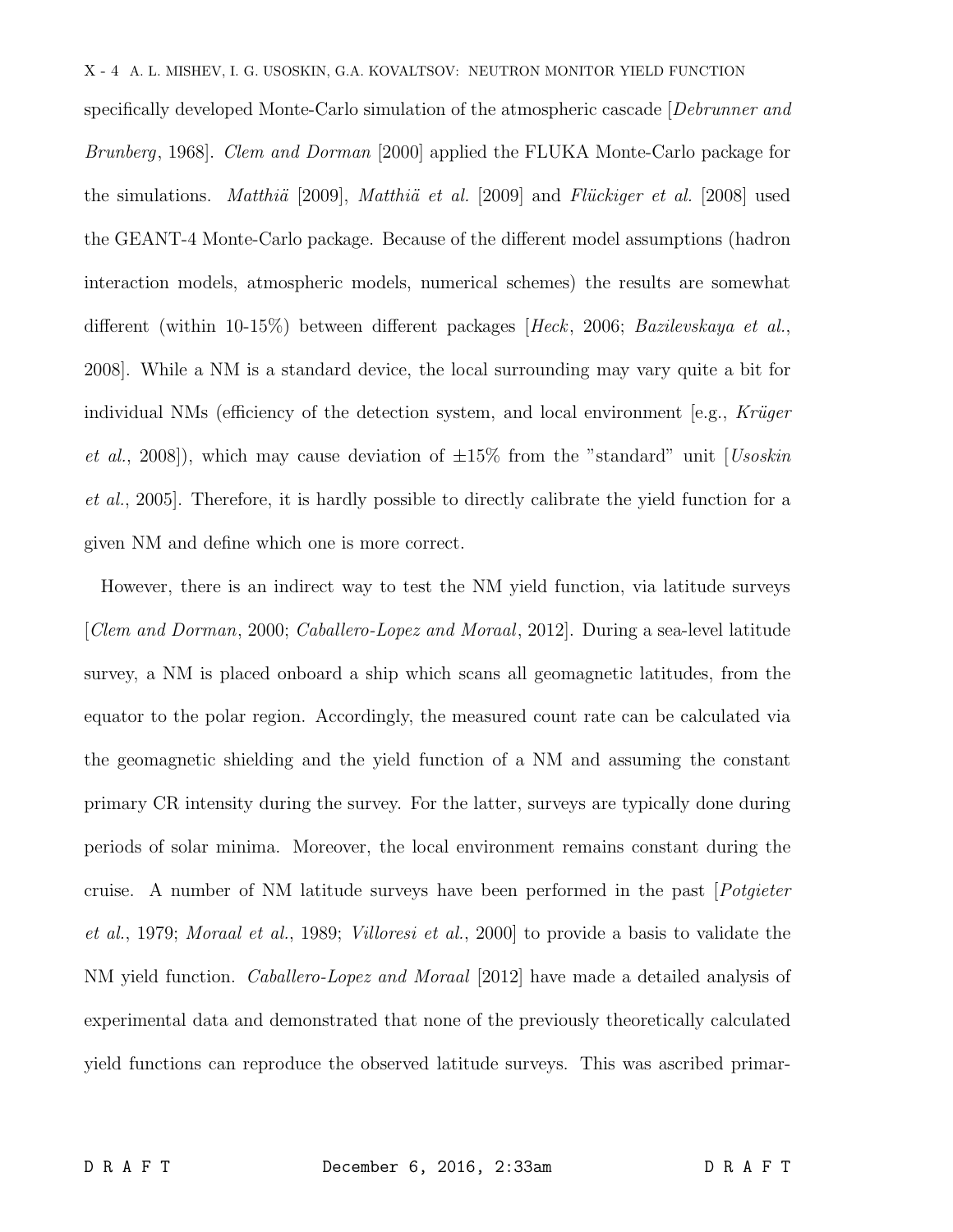A. L. MISHEV, I. G. USOSKIN, G.A. KOVALTSOV: NEUTRON MONITOR YIELD FUNCTION X - 5 ily to the potential role of obliquely incident primary CR particles [*Clem and Dorman*, 2000]. All the theoretically calculated earlier yield functions predict too strong latitudinal dependence of the NM count rate compared to the observed one, suggesting that the contribution of higher energy CRs is somewhat underestimated in the models compared to the lower energy part.

In order to resolve the situation, *Caballero-Lopez and Moraal* [2012] presented an empirically derived NM yield function, which is the derivative of an NM latitude survey de-convoluted with the prescribed energy spectrum of GCR. This empirical approach, while fixing the discrepancy related to latitude surveys, has however its own weak point – the high rigidity (above 16–17 GV, which is the vertical geomagnetic cutoff rigidity at the magnetic equator) tail of the thus defined yield function is based solely on an extrapolation of the latitude survey, Thus, this empirically-based ad-hoc yield function remains unclear for the energy range above this rigidity/energy range, which is responsible for half or more of the NM count rate [*Ahluwalia et al.*, 2010]. Moreover, this method is slightly model-dependent and cannot distinguish yields for protons and  $\alpha$ -particles. Thus, there is still a crucial need for a theoretical updated computation of the NM yield function that would agree with the experimental data.

Here we present a new, improved computation of the yield function of a standard 6NM64 neutron monitor. In our model we considered an effect neglected in previous theoretical computations of the yield function – increase of the effective area of an NM as function of the energy of primary CR due to lateral extent of the atmospheric cascade for high energy particles. This effect is responsible for higher, than earlier though, response of a NM to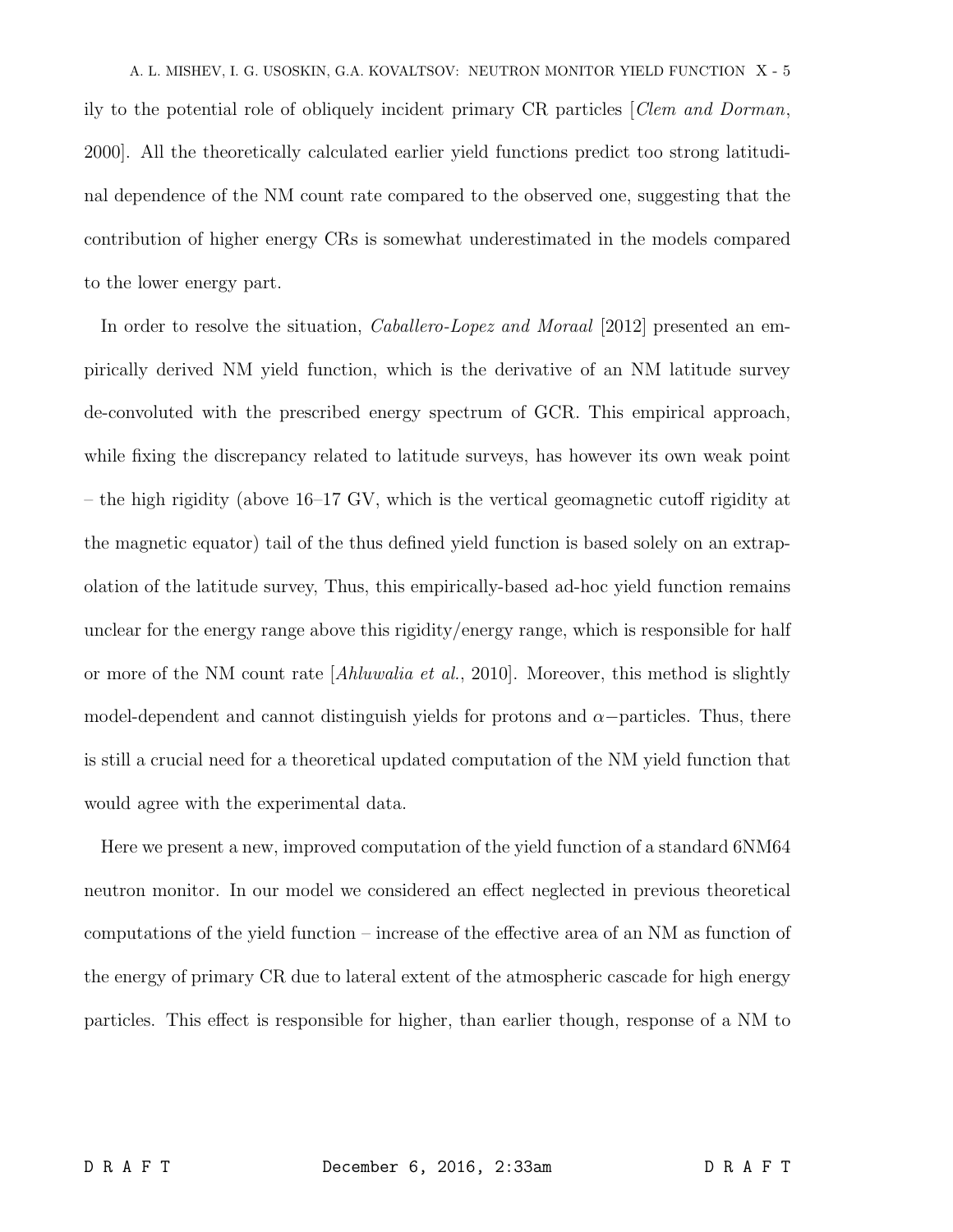X - 6 A. L. MISHEV, I. G. USOSKIN, G.A. KOVALTSOV: NEUTRON MONITOR YIELD FUNCTION high energy CRs and, as a consequence, leads to perfect agreement with the measured latitude surveys.

In Section 2 we describe the detail of the NM yield function computation. The newly computed NM yield function is presented in Table 1 and Fig. 3, and confronted with the measured latitude surveys in Section 3. Conclusions are given in Section 4.

## 2. Computation of the NM yield function

The total response of a NM to CRs can be determined by convolution of the cosmic ray spectra with the yield function. The count rate of a  $NM$  at time t is presented as:

$$
N(P_c, h, t) = \sum_{i} \int_{P_c}^{\infty} Y_i(P, h) J_i(P, t) \, dP \tag{1}
$$

where  $P_c$  is the local geomagnetic cutoff rigidity [*Smart et al.*, 2006], h is the atmospheric depth (or altitude). The term  $Y_i(P, h)$  [m<sup>2</sup> sr] represents the NM yield function for primaries of particle type i,  $J_i(P, t)$  [GV m<sup>2</sup> sr sec]<sup>-1</sup> represents the rigidity spectrum of primary particle of type i at time t. The NM yield function is defined as [e.g. *Flückiger et al.*, 2008]

$$
Y_i(P,h) = \sum_j \int \int A_i(E,\theta) \cdot F_{i,j}(P,h,E,\theta) \, dE \, d\Omega \tag{2}
$$

where  $A_i(E, \theta)$  is the geometrical detector area times the registration efficiency,  $F_{i,j}$  is the differential flux of secondary particles of type  $j$  (neutrons, protons, muons, pions) for the primary particle of type i, E is the secondary particle's energy,  $\theta$  is the angle of incidence of secondaries. Thus, the yield function consists of two parts. One is the cascade in the Earth's atmosphere that produces secondary particles, viz. the term  $F$  in Eq. 2, and the other is the response of the detector itself, the A-term, to these secondary particles, mainly neutrons and protons. We will consider these two parts separately.

D R A F T December 6, 2016, 2:33am D R A F T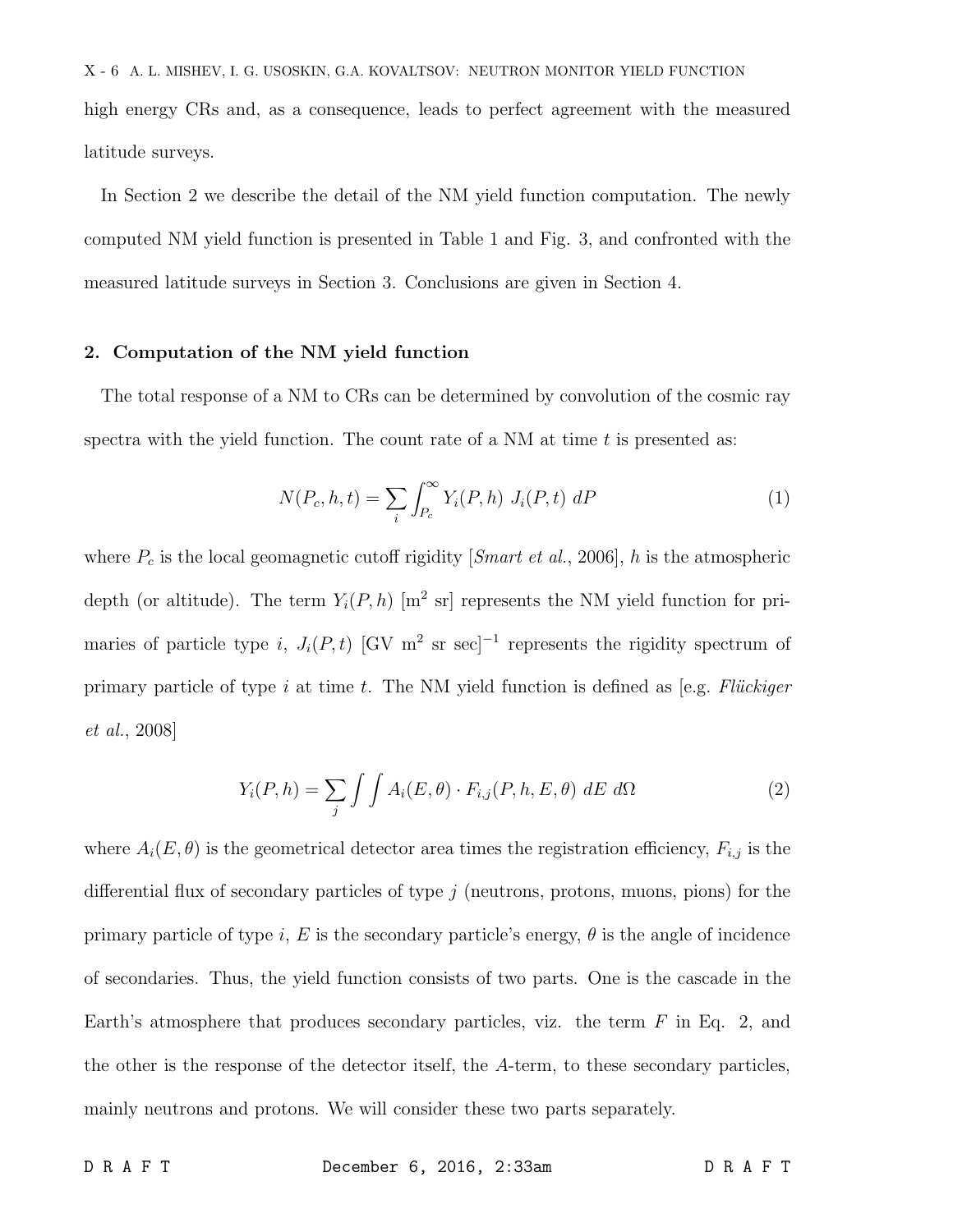As the standard NM we consider here a sea-level 6NM64 [*Stoker et al.*, 2000; *Moraal et al.*, 2000].

#### 2.1. Cosmic ray induced atmospheric cascade

As the first step, we obtained the atmospheric flux of various secondary CR particles, as denoted by term  $F$  in Eq. 2. The computations were performed on the basis of simulations with PLANETOCOSMICS code [*Desorgher et al.*, 2005], based on GEANT-4 [*Agostinelli et al.*, 2003], similar to [*Flückiger et al.*, 2008; *Matthiä et al.*, 2009]. The main contribution to the NM count rate is due to secondary neutrons and protons [*Hatton*, 1971; *Clem and Dorman*, 2000; *Dorman*, 2004]. As an input for the simulations, we used primary particles (protons and  $\alpha$ -particles) with the fixed energy ranging from 100 MeV/nucleon to 1 TeV/nucleon that impinge the top of the atmosphere with a given angle of incidence. A realistic curved atmospheric model NRLMSISE2000 [*Picone et al.*, 2002] was employed for the simulations. The computations were normalized per one primary particle. We recorded secondary particles (protons and neutrons separately) with energy within the energy bin  $E_n \pm \Delta E$  that cross a given horizontal level at the atmospheric depth 1033  $g/cm^2$ , corresponding to the sea-level. The result of simulations corresponds to the flux of secondary neutrons and protons with given energy across a horizontal unit area.

We explicitly consider cosmic ray particles heavier than protons, primarily  $\alpha$ -particles. After the first inelastic collision in the atmosphere, the primary nucleus is disintegrated and is effectively represented by nucleons, so that from the point of view of the atmospheric cascade at the sea level, e.g. an  $\alpha$ -particle is almost equivalent to four protons with the same energy per nucleon [*Engel et al.*, 1992]. However, because of the lower Z/A ratio,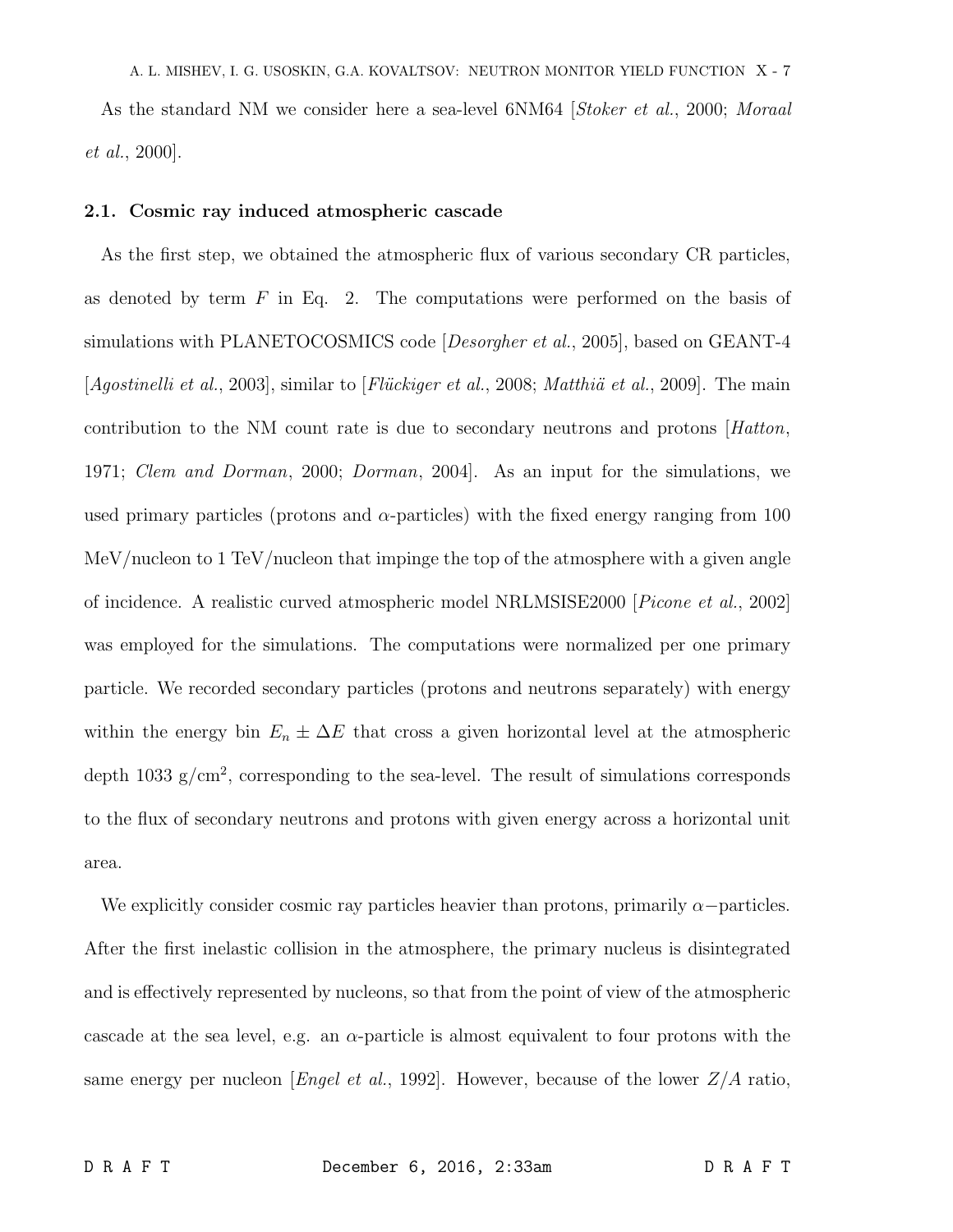## X - 8 A. L. MISHEV, I. G. USOSKIN, G.A. KOVALTSOV: NEUTRON MONITOR YIELD FUNCTION

heavier species are less modulated by both geomagnetic field and in the heliosphere. Therefore, heavier species should be considered explicitly, not through scaling protons. On the other hand,  $\alpha$ −particles are representative for all GCR species heavier than proton [*Webber and Higbie*, 2003; *Usoskin et al.*, 2011], as their rigidity-to-energy per nucleon ratio, and thus the modulation/shielding effect, is nearly the same, as well as their cascade initiation ability expressed per nucleon with the same energy. The assumption that all the heavier species can be effectively represented by  $\alpha$ −particles via simple scaling might lead to an additional uncertainty in the middle-upper atmosphere above the height of about 15 km, but it works well in the lower atmosphere. It has been numerically tested that nitrogen, oxygen and iron are very similar to  $\alpha$ -particle (scaled by the nucleonic number with the same energy per nucleon) in the sense of the atmospheric cascade at the sea-level [e.g. *Usoskin et al.*, 2008; *Mishev and Velinov*, 2011].

Since the contribution of obliquely incident primaries is important [*Clem et al.*, 1997], in particular for the analysis of solar energetic particle events [*Cramp et al.*, 1997; *Vashenyuk et al.*, 2006], we simulated cascades induced by protons with various angles of incidence on the top of the atmosphere.

The difference in the fluxes of secondary particles at the sea level between vertical and 15<sup>°</sup> inclined primary protons is not significant, but the secondary particle flux decreases with further increase of the incident angle, as the mass overburden increases, resulting on NM yield function decrease. In the forthcoming results we consider isotropic (within  $2\pi$ steradian) flux of incoming primary GCR.

As many as  $10^6$  cascades were simulated for each energy point and for each type of primary particle (proton or  $\alpha$ ). The atmospheric cascade simulation is explicitly performed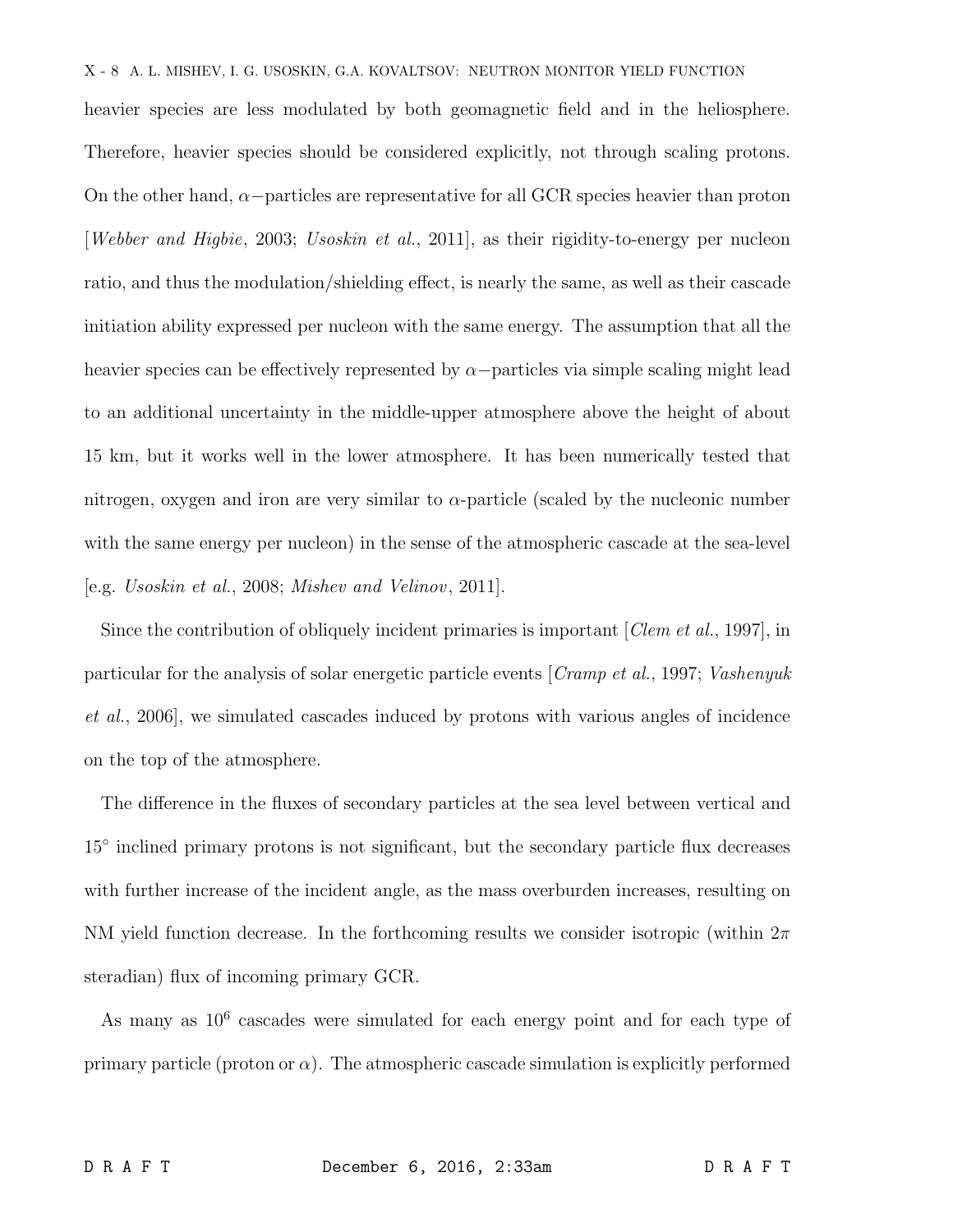A. L. MISHEV, I. G. USOSKIN, G.A. KOVALTSOV: NEUTRON MONITOR YIELD FUNCTION X - 9 with PLANETOCOSMICS code for primary  $\alpha$ -particles in the energy range below 10 GeV/nucleon using the same assumptions and models as for protons. For the energy above 10 GeV/nucleon we substitute an  $\alpha$ -particle with four nucleons (protons), similarly to recent works [*Usoskin and Kovaltsov*, 2006; *Mishev and Velinov*, 2011].

## 2.2. NM registration efficiency

As the detector's own registration efficiency, denoted as term A in Eq. 2, we apply the results by [*Clem and Dorman*, 2000] in an updated version [J. Clem, private communications, 2011–2012].

We noted that there is process, which has not been accounted for in previous studies, that increases the effective area of a NM for more energetic cosmic rays, compared to the physical area of the detector. This is the finite lateral extension of the atmospheric cascades, which is typically neglected when considering the NM yield function. It is normally assumed that only cascades with axes hitting the physical detector's body cause response. However, even cascades which are outside the detector may contribute to the count rate, as illustrated in Fig. 1. The size of a  $6NM64$  monitor is about  $2 \times 6$  m, and a typical size of the secondary particle flux spatial span (full width at half magnitude) at the sea level is several meters.

We have performed the full Monte-Carlo simulation of this effect in the following way. We simulated cascades, caused by a primary CR particle with rigidity  $P$ , whose axis lies at the distance R and azimuth angle  $\beta$  from the center of the NM (Fig. 1), and calculated the number  $N(R, \beta, P)$  of secondary hadrons with energy above 1 MeV hitting the detector (hatched area in the Figure). This step was repeated  $10<sup>5</sup>$  time for each set of R and P with the uniform random azimuthal distribution so that it includes averaging over the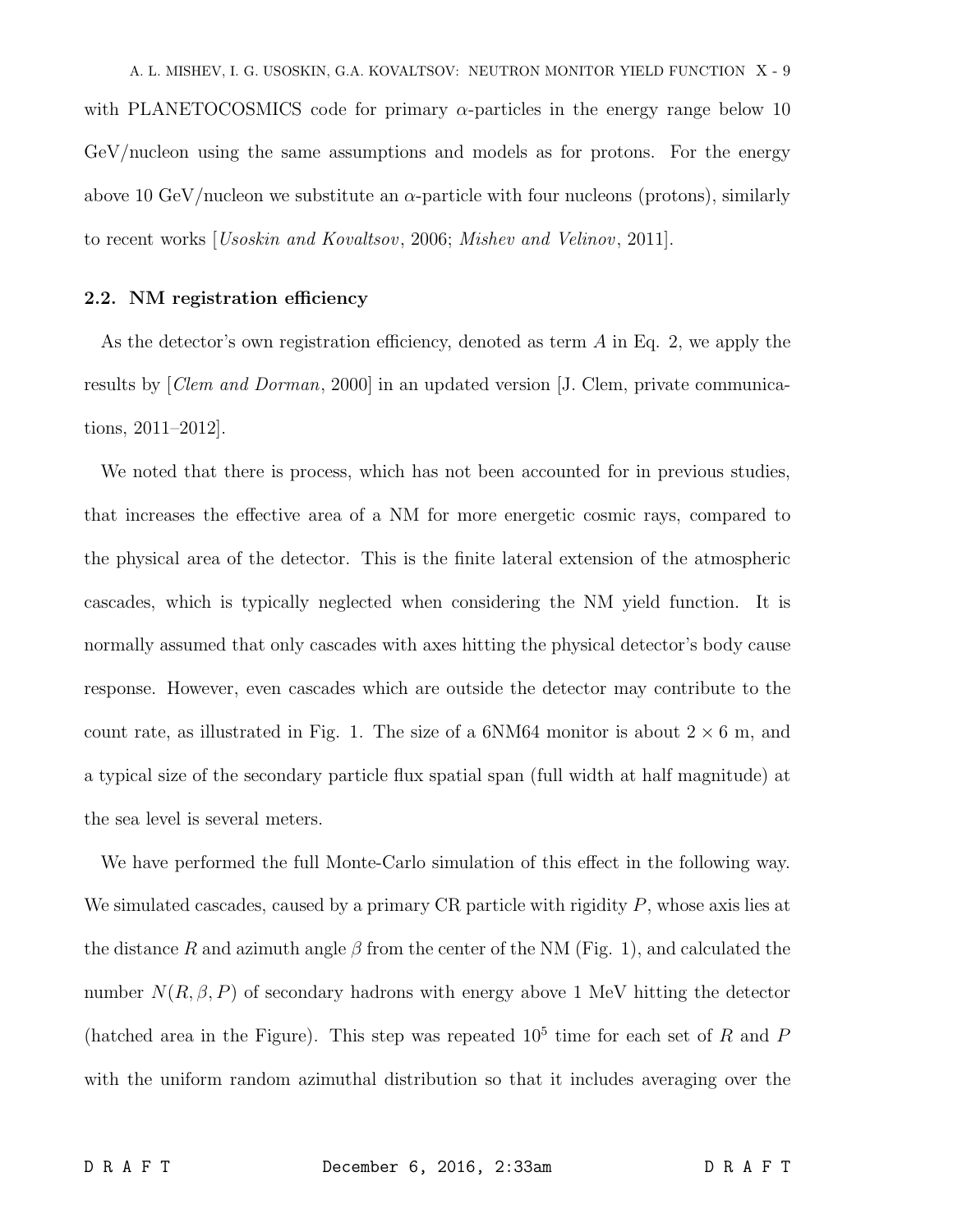angle  $\beta$ . As an example,  $N \approx 0.01$  is found for a 3 GeV proton, vertically impinging on the top of the atmosphere above the center of NM. We note that this energy corresponds to the effective energy of a polar NM, viz. to the maximum of the integrand of Eq. 1. Then the weight of such a remote cascade was calculated as

$$
w(R, P) = \min[N(R, P); 1].
$$
\n(3)

This weighting takes into account that a standard NM has a large dead-time (about 2 ms) which cuts off the multiplicity of the counts *[Stoker et al.*, 2000]. In other words, if many secondary particles hit a NM counter, there is still only one count, and all the subsequent multiple counts are cut off by the dead-time of the detector. Thus, we assume that, if several secondary particles from the same cascade hit the detector within the dead-time, the number of counts is not increased. The considered effect will be greater for NMs with short dead-time to study multiplicities. Then the effective geometrical factor of the NM with the account for this effect is calculated as

$$
G(P) = \frac{2\pi}{S_{\text{NM}}} \int_0^\infty R \cdot w(R, P) \cdot dR \tag{4}
$$

where  $S_{\text{NM}}$  is the geometrical area of a 6NM64. The effective geometrical factor G is shown in Fig. 2 as dots. One can see that above the energy of 5 GeV it is a logarithmicaly growing function of energy. For further calculations we used an approximation shown as the dashed line in the Figure. We note that this geometrical factor is slightly greater for smaller NMs and smaller for bigger NMs.

Then the definition of the NM yield function becomes as the following (cf. Eq. 2)

$$
Y_i(P, h) = G(P) \sum_i \int \int A_i(E, \theta) \cdot F_{i,j}(P, h, E, \theta) \, dE \, d\Omega \tag{5}
$$

D R A F T December 6, 2016, 2:33am D R A F T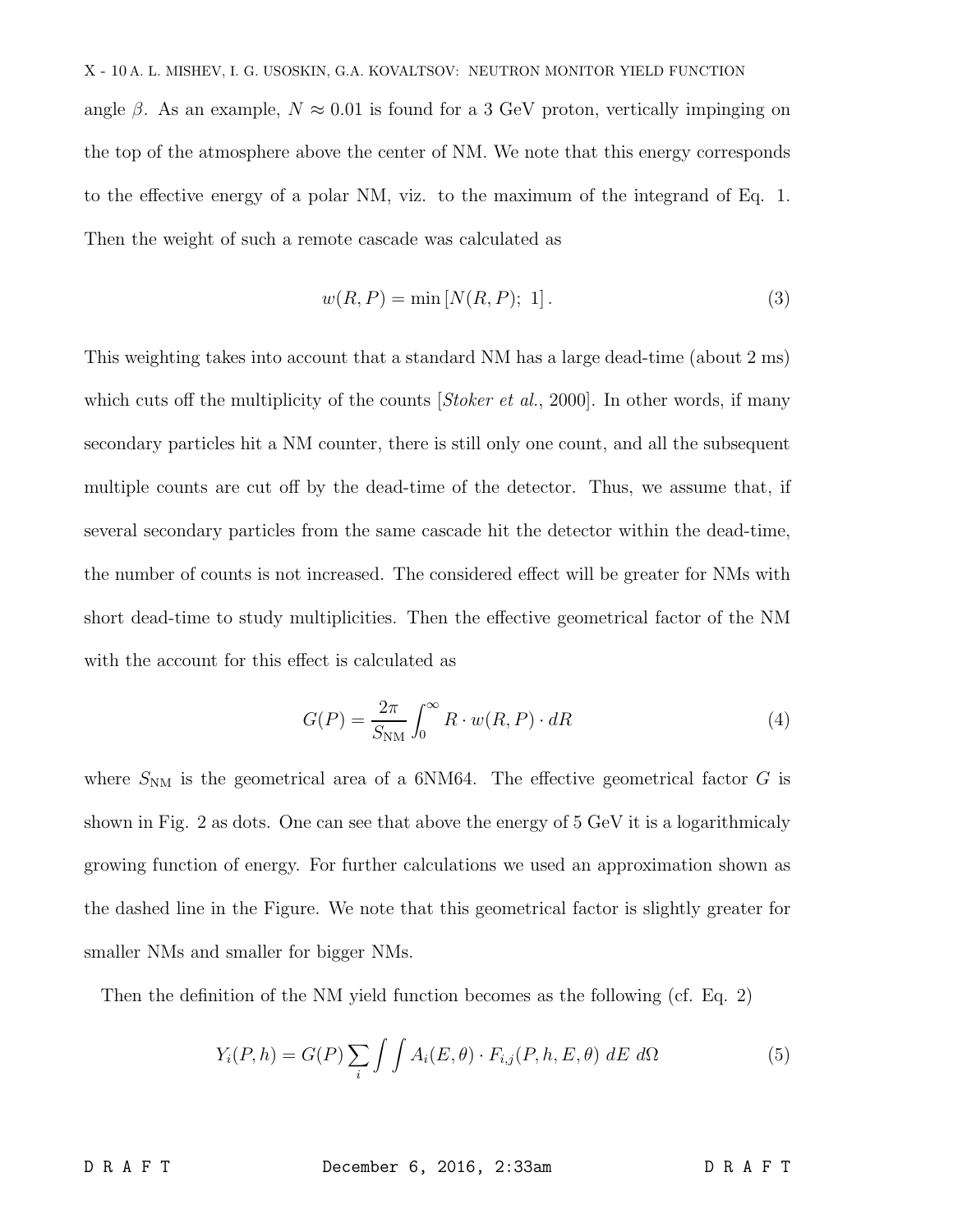#### 2.3. The NM yield function

Here we present the results for the new computations of the yield function of a standard neutron monitor, applying also the earlier neglected correction of the geometrical factor of a NM. The tabulated values are given in Table 1. Fig. 3 presents the normalized yield functions of the standard sea-level 6NM64 neutron monitor computed for isotropically incident CR protons and  $\alpha$ −particles.

One can see that the yield function for protons (Fig. 3A) is close to earlier computations (except for that by *Clem and Dorman* [2000]) in the lower energy range below about 10 GeV energy, but is greater than those in the higher energy range. The latter is due to the geometrical correction factor (Fig. 2). The agreement in the lower energy range is particularly good with those [*Flückiger et al.*, 2008; *Matthiä et al.*, 2009] based on the same GEANT-4 Monte-Carlo tool as our work. The yield function for  $\alpha$ -particles has larger differences with respect to the earlier works, particularly [*Clem and Dorman*, 2000] who used FLUKA Monte-Carlo package.

## 3. Verification of the model: Latitude survey

As discussed above, a latitude survey, viz. change of the count rate of a standard NM surveying over latitudes, provides a direct test to the computation of the NM count rate and thus to the yield function. Surveys are usually performed onboard a ship cruising between equatorial and polar regions. Since such a cruise may take several months, they are made during the times of solar minimum in order to secure the least temporal variability of the cosmic ray flux so that all the changes in the surveying NM are caused by the changing geomagnetic shielding along the route [*Moraal et al.*, 2000]. Here we consider three surveys, shown in Fig. 4, performed at consecutive solar minima in 1976–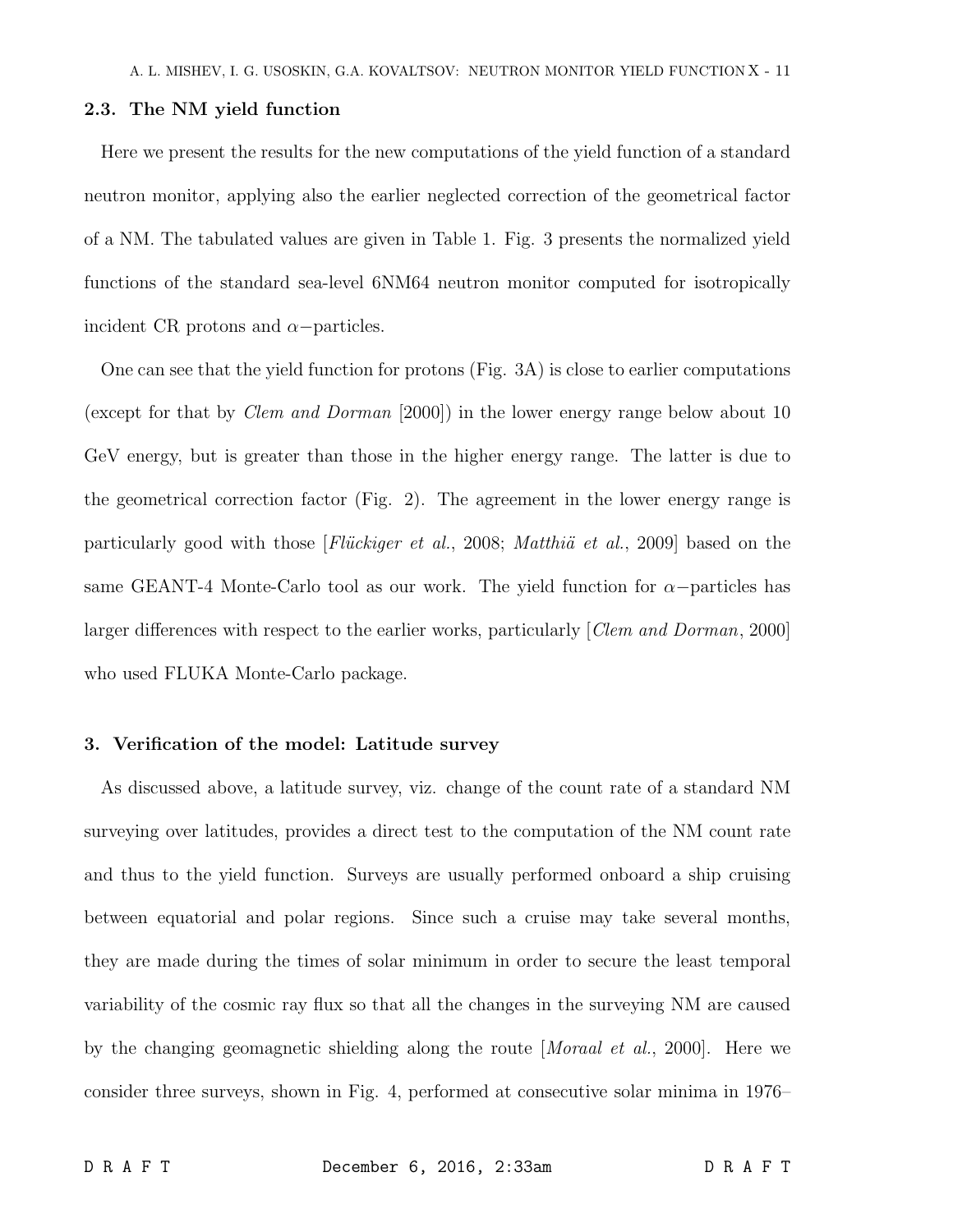77 [*Potgieter et al.*, 1979], 1986–87 [*Moraal et al.*, 1989] and 1996–97 [*Villoresi et al.*, 2000]. The heliospheric conditions were similar during all the three surveys, with the modulation parameter being  $\phi = 400 \pm 20$  MV [*Usoskin et al.*, 2011]. Accordingly, we will consider all the three surveys as one. As the GCR spectrum we consider the force-field approximation with the fixed modulation parameter  $\phi = 400$  MV.

All the earlier theoretically calculated NM yield functions were unable to reproduce the observed latitude surveys [*Clem and Dorman*, 2000; *Caballero-Lopez and Moraal*, 2012]. In order to test the yield functions, we have calculated the results of the latitude survey, predicted by these models, by applying Eq. 1 and using measured or modelled spectrum of cosmic rays [see methodology in *Usoskin et al.*, 2005]. Here we consider the parametrization of the GCR energy spectrum [*Usoskin et al.*, 2005] via the modulation potential  $\phi$ and the local interstellar spectrum according to *Burger et al.* [2000]. This parametrization is widely used in many applications and has been validated by comparisons with direct balloon- and space-borne GCR measurements [*Usoskin et al.*, 2011; *PAMELA collaboration et al.*, 2012]. We note that there is an uncertainty in the exact shape of the GCR spectrum, and many other approximations exist [e.g., *Herbst et al.*, 2010, and references therein]. When applying other GCR spectral models, the results presented here would be slightly changed of the order of 10%. Computations were done separately for both protons and α−particles, which effectively include also heavier CR species, similar to *Usoskin et al.* [2011]. Only CD00, M09 and the present work provide the NM yield function for primary  $\alpha$ −particles. In all other cases we applied the proton yield function also for  $\alpha$ −particles. The results of the computations are shown as curves in Fig. 4. One can see that the lowest curve for the CD00 yield function overestimates the ratio between pole and equator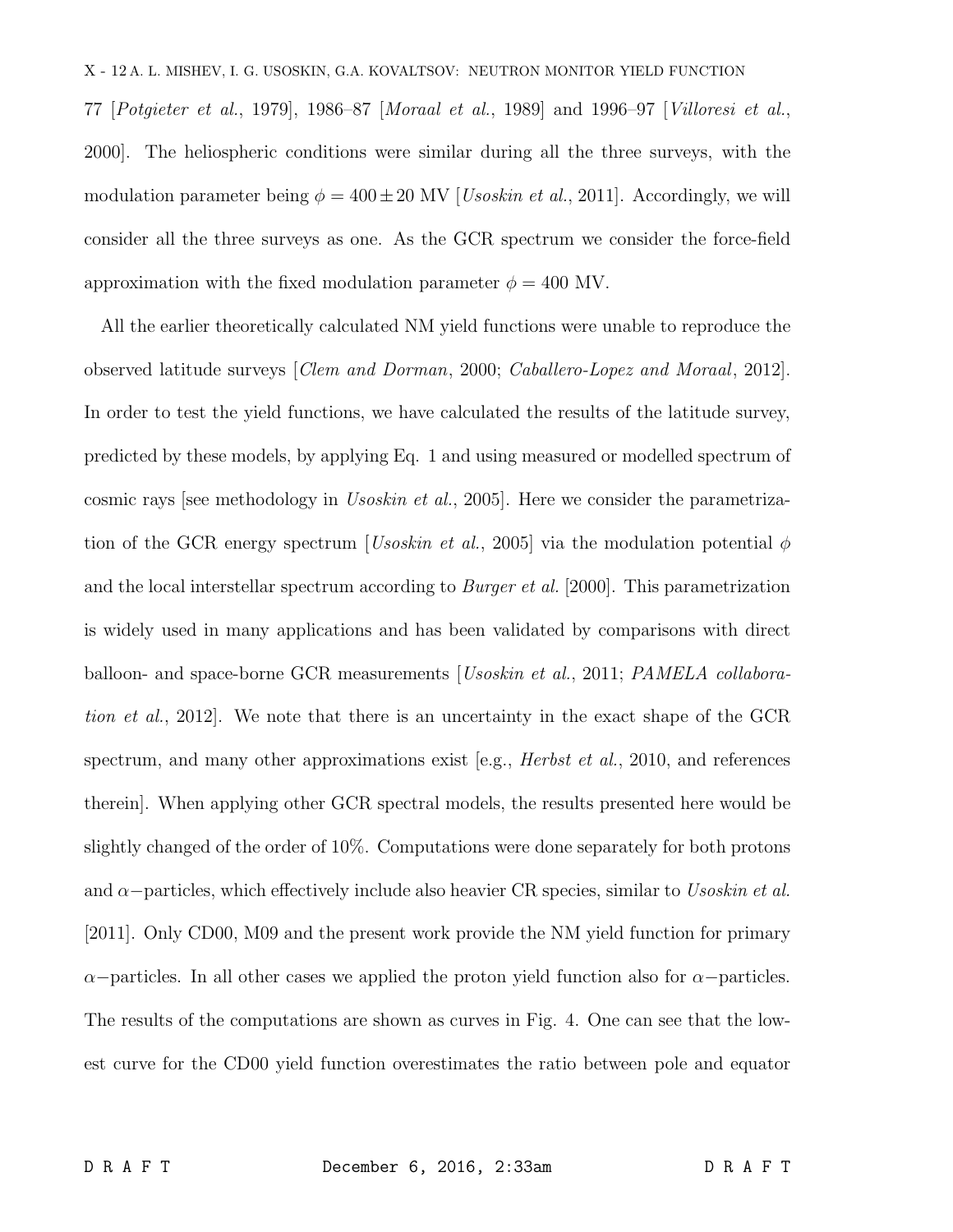A. L. MISHEV, I. G. USOSKIN, G.A. KOVALTSOV: NEUTRON MONITOR YIELD FUNCTION X - 13 by roughly a factor of two. Other theoretical curves (DF82, F08 and M09) lie close to each other but about 20% lower than the observed latitude survey. The CM12 curve is based on an ad-hoc empirical yield function designed to fit the latitude survey. Therefore, it is expected that it appears close to the measured profile. A small 7–10% discrepancy is caused by the different energy spectra of GCR used here and by *Caballero-Lopez and Moraal* [2012]. We note that, provided the same spectral shape is used, the CM12 result must lie on the observed latitude survey curve by definition. The theoretical yield function presented in this work (MUK13) precisely reproduces the observed latitude survey, without any ad-hoc calibration or adjustment. We note that our present yield function, but without the geometrical correction (Section 2.2), yields the results very similar to that by CD00. Thus, the account for the geometrical correction fully resolves the problem of the NM yield function being in disagreement with the experimental latitude surveys of NMs.

## 4. Conclusions

We have presented here a newly computed yield function of the standard sea-level neutron monitor 6NM64, separately for primary protons and  $\alpha$ -particles, the latter representing also heavier species of cosmic rays [*Webber and Higbie*, 2003]. The computations have been done using the GEANT-4 tool Planetocosmics and a realistic atmospheric model. For the first time, an important but previously neglected effect of the geometrical correction of the neutron monitor size, related to the finite lateral expansion of the CR-induced atmospheric cascade, is considered. This correction enhances the relative impact of higherenergy cosmic rays (energy above 5–10 GeV/nucleon) in the neutron monitor count rate leading to weaker dependence of GCR on the geomagnetic shielding. This improves the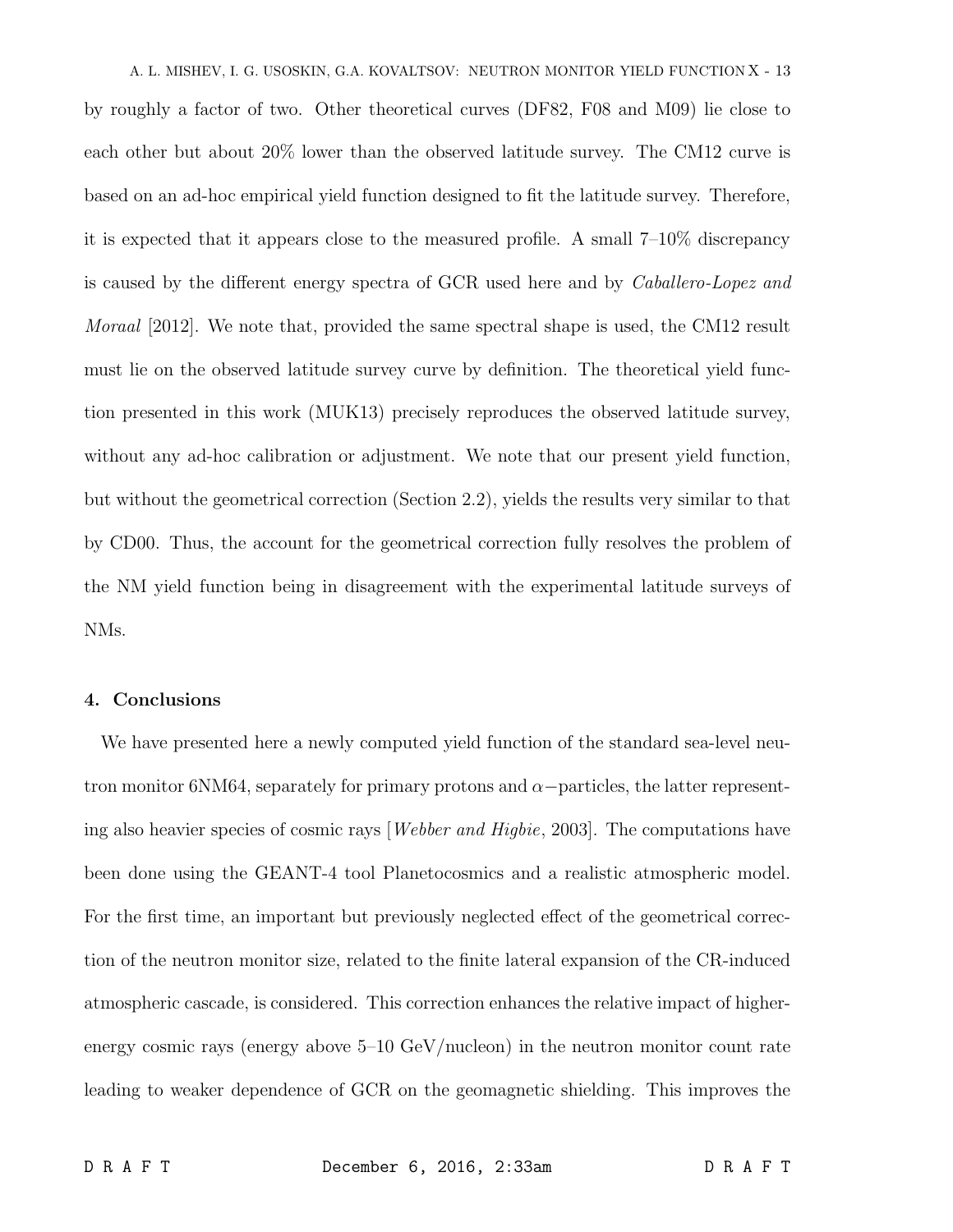## X - 14 A. L. MISHEV, I. G. USOSKIN, G.A. KOVALTSOV: NEUTRON MONITOR YIELD FUNCTION

situation with the long-standing problem of disagreement between the theoretically calculated spatial variability of cosmic rays over the globe and the experimental latitude surveys. The NM yield function, corrected for this geometrical factor, appears perfectly consistent with the experimental latitude surveys of neutron monitors performed during three consecutive solar minima in 1976–77, 1986–87 and 1996–97. On the other hand, this geometrical correction does not affect analysis of events in solar energetic particles whose energy is usually below a few GeV.

Thus, we provide a new yield function of the standard sea-level neutron monitor 6NM64 that is validated versus confrontation with experimental data and can be applied in detailed studies of cosmic ray variability on different spatial and temporal scales.

Acknowledgments. This work was partly funded from the European Union's 7-th Framework Programme (FP7/2007-2013) under grant agreement N 262773 (SEPServer), by the Academy of Finland and by the Väisälä foundation. We acknowledge the highenergy division of Institute for Nuclear Research and Nuclear Energy - Bulgarian Academy of Sciences for the computational time. The authors warmly acknowledge John Clem and Boris Gvozdevsky for the updated information concerning the NM registration efficiency. We acknowledge also Vladimir Makhmutov for information related to PLANETOCOS-MICS simulations, as well as Eduard Vashenuyk and Yury Balabin for fruitful discussions concerning GLE analysis. G.A.Kovaltsov was partly supported by the Program No. 22 of presidium of Russian Academy of Sciences.

### References

Agostinelli, S., et al. (2003), Geant4-a simulation toolkit, *Nucl Instr. Meth. Phys. Res. A*,

D R A F T December 6, 2016, 2:33am D R A F T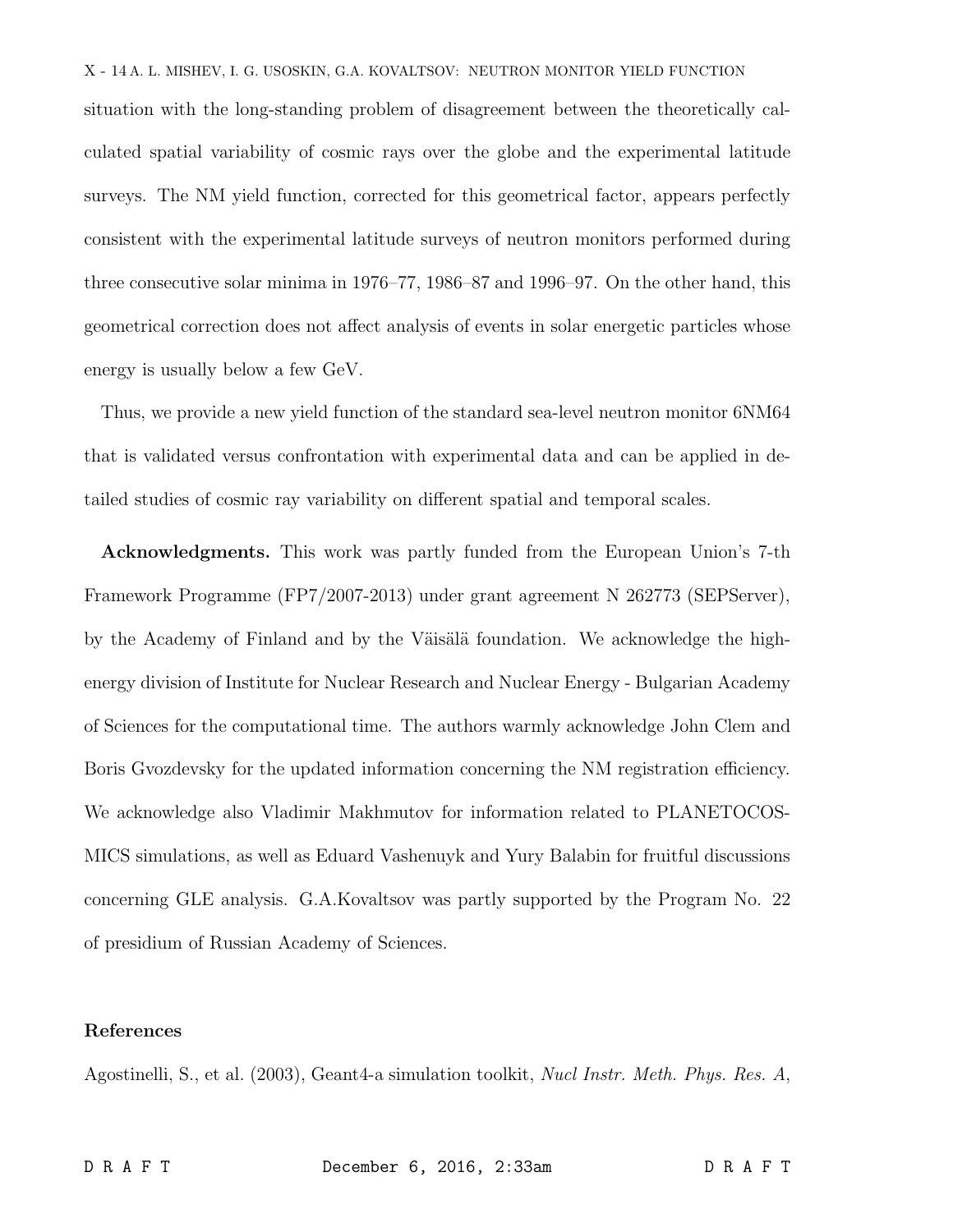A. L. MISHEV, I. G. USOSKIN, G.A. KOVALTSOV: NEUTRON MONITOR YIELD FUNCTION X - 15 *506*, 250–303.

- Ahluwalia, H. S., M. M. Fikani, and R. C. Ygbuhay (2010), Rigidity dependence of 11 year cosmic ray modulation: Implication for theories, *J. Geophys. Res.*, *115*, A07101, doi:10.1029/2009JA014798.
- Bazilevskaya, G. A., et al. (2008), Cosmic ray induced ion production in the atmosphere, *Space Sci. Rev.*, *137*, 149–173, doi:10.1007/s11214-008-9339-y.
- Burger, R., M. Potgieter, and B. Heber (2000), Rigidity dependence of cosmic ray proton latitudinal gradients measured by the ulysses spacecraft: Implications for the diffusion tensor, *J. Geophys. Res.*, *105*, 27,447–27,456.
- Caballero-Lopez, R., and H. Moraal (2012), Cosmic-ray yield and response functions in the atmosphere, *J. Geophys. Res.*, *117*, in press, doi:10.1029/2012JA017794.
- Clem, J. (1999), Atmospheric Yield Functions and the Response to Secondary Particles of Neutron Monitors, in *26th Internat. Cosmic Ray Conf., Salt Lake City*, vol. 7, pp. 317–311.
- Clem, J., and L. Dorman (2000), Neutron monitor response functions, *Space Sci. Rev.*, *93*, 335–359, doi:10.1023/A:1026508915269.
- Clem, J. M., J. W. Bieber, P. Evenson, D. Hall, J. E. Humble, and M. Duldig (1997), Contribution of obliquely incident particles to neutron monitor counting rate, *J. Geophys. Res.*, *102*, 26,919–26,926, doi:10.1029/97JA02366.
- Cramp, J. L., M. L. Duldig, E. O. Flückiger, J. E. Humble, M. A. Shea, and D. F. Smart (1997), The October 22, 1989, solar cosmic ray enhancement: An analysis of the anisotropy and spectral characteristics, *J. Geophys. Res.*, *102*, 24,237–24,248, doi: 10.1029/97JA01947.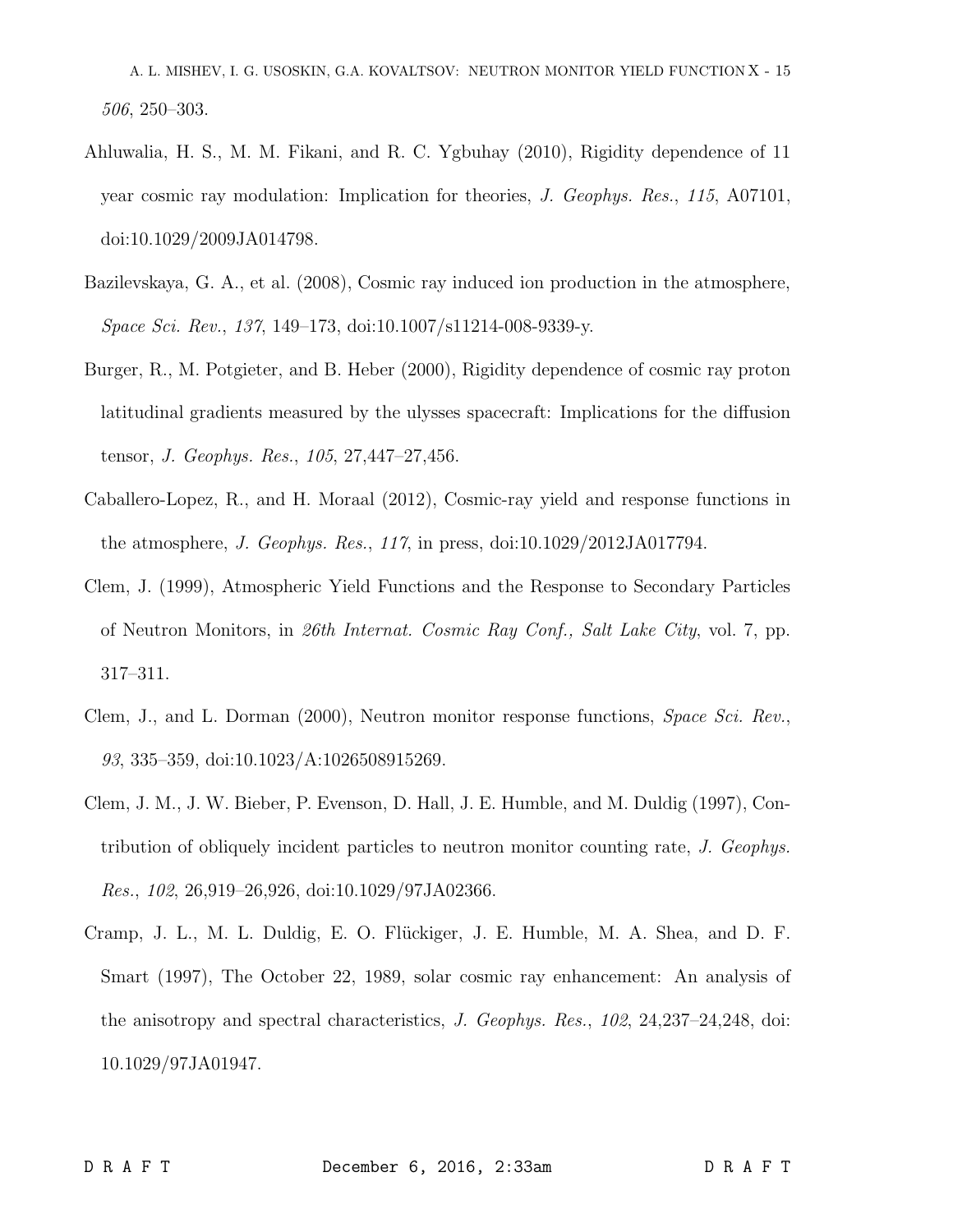- X 16 A. L. MISHEV, I. G. USOSKIN, G.A. KOVALTSOV: NEUTRON MONITOR YIELD FUNCTION
- Debrunner, H., and E. Å. Brunberg (1968), Monte Carlo calculation of the nucleonic cascade in the atmosphere, *Canadian J. Phys. Suppl.*, *46*, 1069–1072.
- Debrunner, H., E. Flückiger, and J. Lockwood  $(1982)$ , Specific yield function  $S(P)$  for a neutron monitor at sea level, paper presented, in *8th Europ. Cosmic ray Symp.*, Rome, Italy.
- Desorgher, L., E. O. Flückiger, M. Gurtner, M. R. Moser, and R. Bütikofer (2005), Atmocosmics: a Geant 4 Code for Computing the Interaction of Cosmic Rays with the Earth's Atmosphere, *Intern. J. Modern Phys. A*, *20*, 6802–6804, doi: 10.1142/S0217751X05030132.
- Dorman, L. (2004), *Cosmic Rays in the Earth's Atmosphere and Underground*, Kluwer Academic Publishers, Dordrecht.
- Engel, J., T. K. Gaisser, P. Lipari, and T. Stanev (1992), Nucleus-nucleus collisions and interpretation of cosmic-ray cascades, *Phys. Rev. D*, *46*, 5013–5025, doi: 10.1103/PhysRevD.46.5013.
- Flückiger, E. O., M. R. Moser, B. Pirard, and et al. (2008), A parameterized neutron monitor yield function for space weather applications, in *30th Proc. Internat. Cosmic Ray Conf. 2007*, vol. 1, edited by R. Caballero, J. D'Olivo, G. Medina-Tanco, L. Nellen, F. Sánchez, and J. Valdés-Galicia, pp. 289–292, Universidad Nacional Autnoma de México, Mexico City, Mexico.
- Hatton, C. J. (1971), The Neutron Monitor, in *Processes in Elementary Particle and Cosmic Ray Physics*, edited by Wilson, J.G. and Wouthuysen, S.A, pp. 3–100, North-Holland Publ. Comp., Amsterdam-London.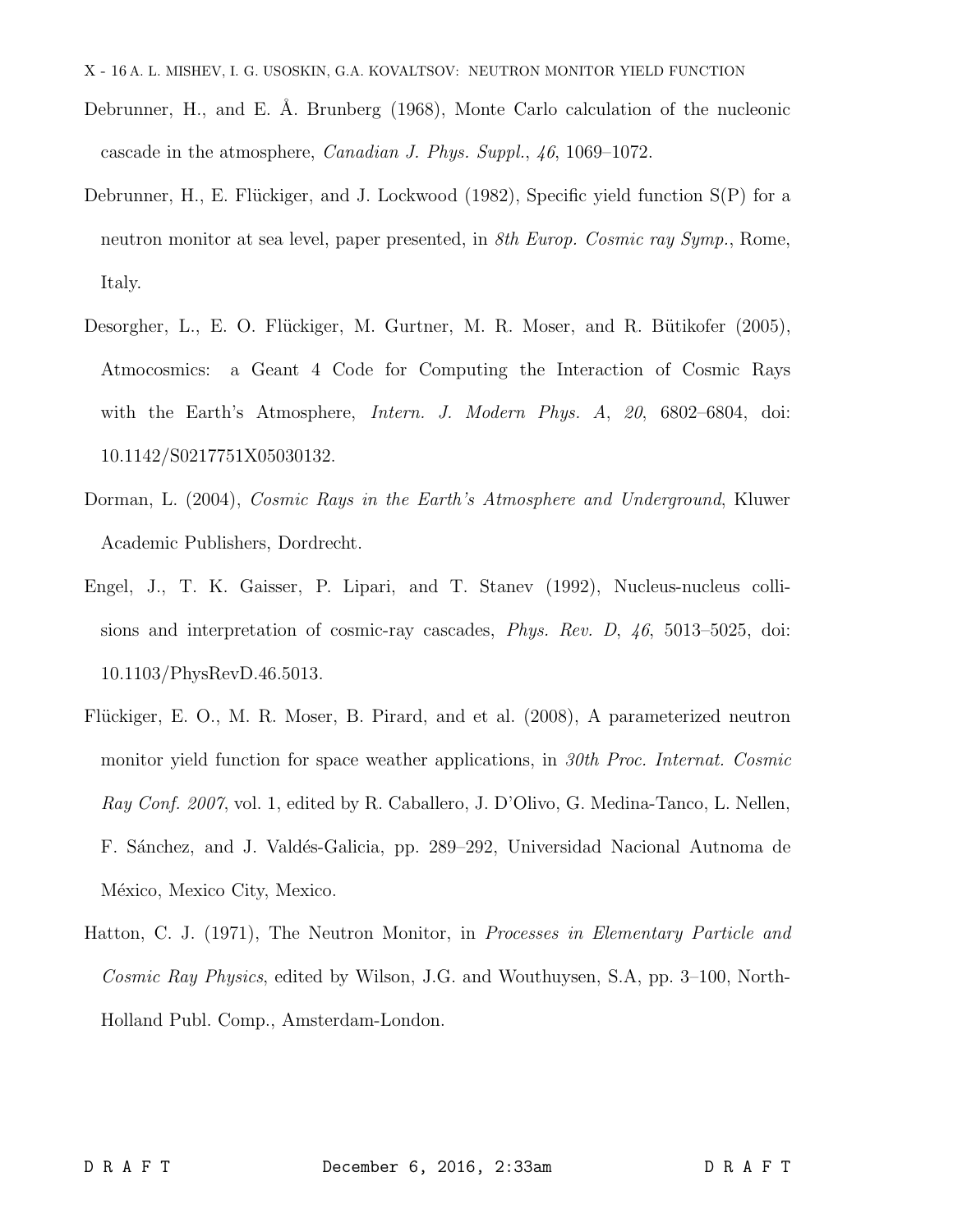A. L. MISHEV, I. G. USOSKIN, G.A. KOVALTSOV: NEUTRON MONITOR YIELD FUNCTION X - 17

- Heck, D. (2006), Low-energy hadronic interaction models, *Nuclear Physics B Proceedings Supplements*, *151*, 127–134, doi:10.1016/j.nuclphysbps.2005.07.024.
- Herbst, K., A. Kopp, B. Heber, F. Steinhilber, H. Fichtner, K. Scherer, and D. Matthiä (2010), On the importance of the local interstellar spectrum for the solar modulation parameter, *J. Geophys. Res.*, *115*, D00I20, doi:10.1029/2009JD012557.
- Krüger, H., H. Moraal, J. W. Bieber, J. M. Clem, P. A. Evenson, K. R. Pyle, M. L. Duldig, and J. E. Humble (2008), A calibration neutron monitor: Energy response and instrumental temperature sensitivity, *J. Geophys. Res.*, *113*, A08101, doi: 10.1029/2008JA013229.
- Matthiä, D. (2009), The Radiation Environment in the Lower Atmosphere: A Numerical Approach, Ph.D. thesis, Christian-Albrechts-Universität zu Kiel.
- Matthiä, D., B. Heber, G. Reitz, M. Meier, L. Sihver, T. Berger, and K. Herbst (2009), Temporal and spatial evolution of the solar energetic particle event on 20 January 2005 and resulting radiation doses in aviation, *J. Geophys. Res.*, *114*, A08104, doi: 10.1029/2009JA014125.
- Mishev, A. L., and P. I. Y. Velinov (2011), Normalized ionization yield function for various nuclei obtained with full Monte Carlo simulations, *Adv. Space Res.*, *48*, 19–24, doi: 10.1016/j.asr.2011.02.008.
- Moraal, H., M. S. Potgieter, P. H. Stoker, and A. J. van der Walt (1989), Neutron monitor latitude survey of cosmic ray intensity during the 1986/1987 solar minimum, *J. Geophys. Res.*, *94*, 1459–1464, doi:10.1029/JA094iA02p01459.
- Moraal, H., A. Belov, and J. M. Clem (2000), Design and co-Ordination of Multi-Station International Neutron Monitor Networks, *Space Sci. Rev.*, *93*, 285–303, doi: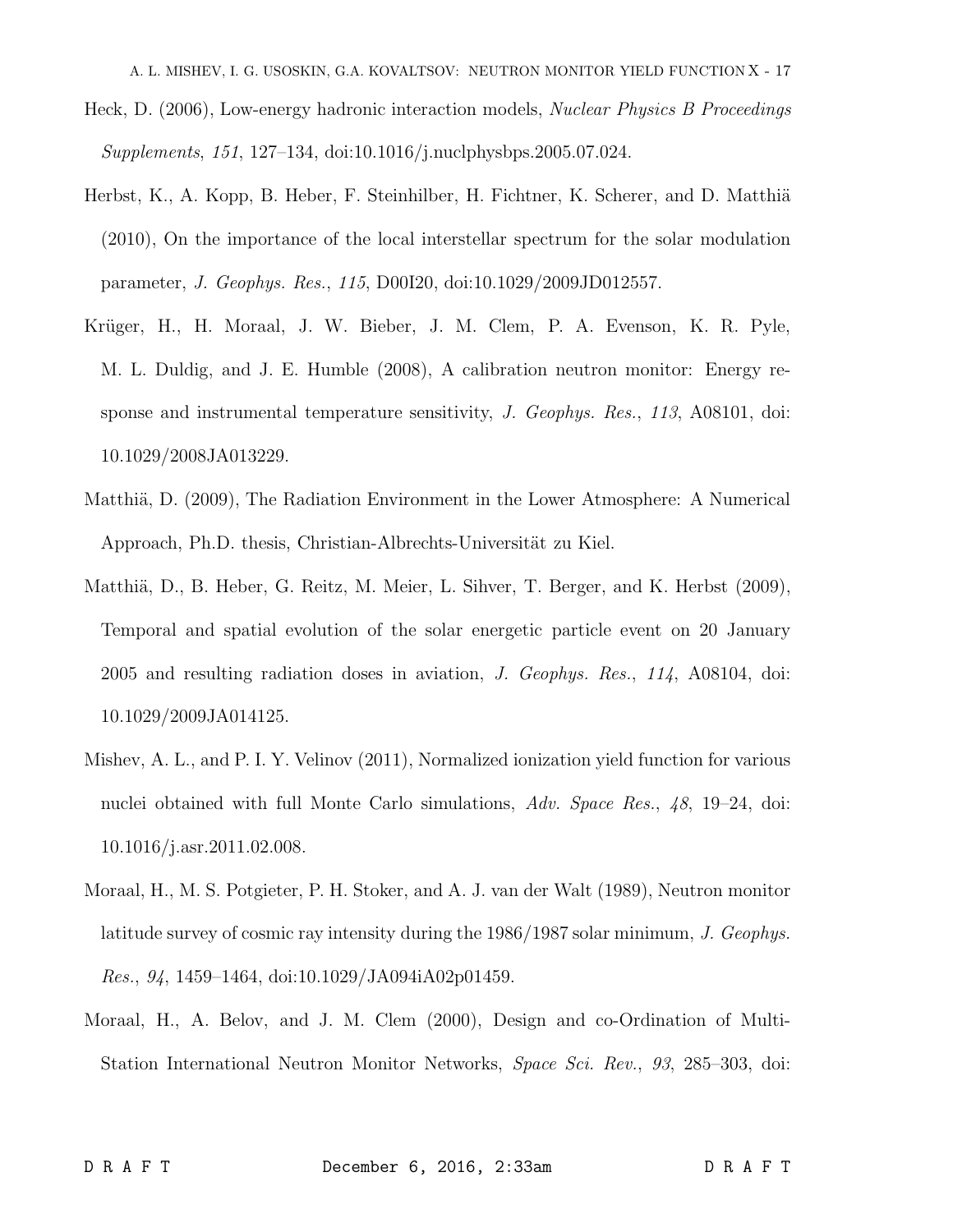- X 18 A. L. MISHEV, I. G. USOSKIN, G.A. KOVALTSOV: NEUTRON MONITOR YIELD FUNCTION 10.1023/A:1026504814360.
- PAMELA collaboration, I. G. Usoskin, and G. A. Kovaltsov (2012), On the validity of force-field approximation for galactic cosmic ray spectrum during forbush decreases, in *Procs. 23rd European Cosmic Ray Symp.*, p. ID 528, Moscow.
- Picone, J. M., A. E. Hedin, D. P. Drob, and A. C. Aikin (2002), NRLMSISE-00 empirical model of the atmosphere: Statistical comparisons and scientific issues, *J. Geophys. Res.*, *107*, 1468, doi:10.1029/2002JA009430.
- Potgieter, M., B. Raubenhaimer, and P. Stoker (1979), The latitude distribution of cosmic rays at sea level during the recent period of minimum solar activity, in *16th Internat. Cosmic Ray Conf., Kyoto*, vol. 4, pp. 352–357.
- Potgieter, M. S. (1998), The Modulation of Galactic Cosmic Rays in the Heliosphere: Theory and Models, *Space Sci. Rev.*, *83*, 147–158.
- Shea, M. A., and D. F. Smart (2000), Fifty Years of Cosmic Radiation Data, *Space Sci. Rev.*, *93*, 229–262, doi:10.1023/A:1026500713452.
- Simpson, J. A. (1958), Cosmic radiation neutron intensity monitor, in *Annals of the Int. Geophysical Year IV, Part VII*, p. 351, Pergamon Press, London.
- Smart, D. F., M. A. Shea, A. J. Tylka, and P. R. Boberg (2006), A geomagnetic cutoff rigidity interpolation tool: Accuracy verification and application to space weather, *Adv. Space Res.*, *37*, 1206–1217, doi:10.1016/j.asr.2006.02.011.
- Stoker, P. H., L. I. Dorman, and J. M. Clem (2000), Neutron Monitor Design Improvements, *Space Sci. Rev.*, *93*, 361–380, doi:10.1023/A:1026560932107.
- Usoskin, I., L. Desorgher, P. Velinov, M. Storini, E. Flückiger, R. Bütikofer, and G. Kovaltsov (2008), Solar and galactic cosmic rays in the earth's atmosphere, in *COST 724*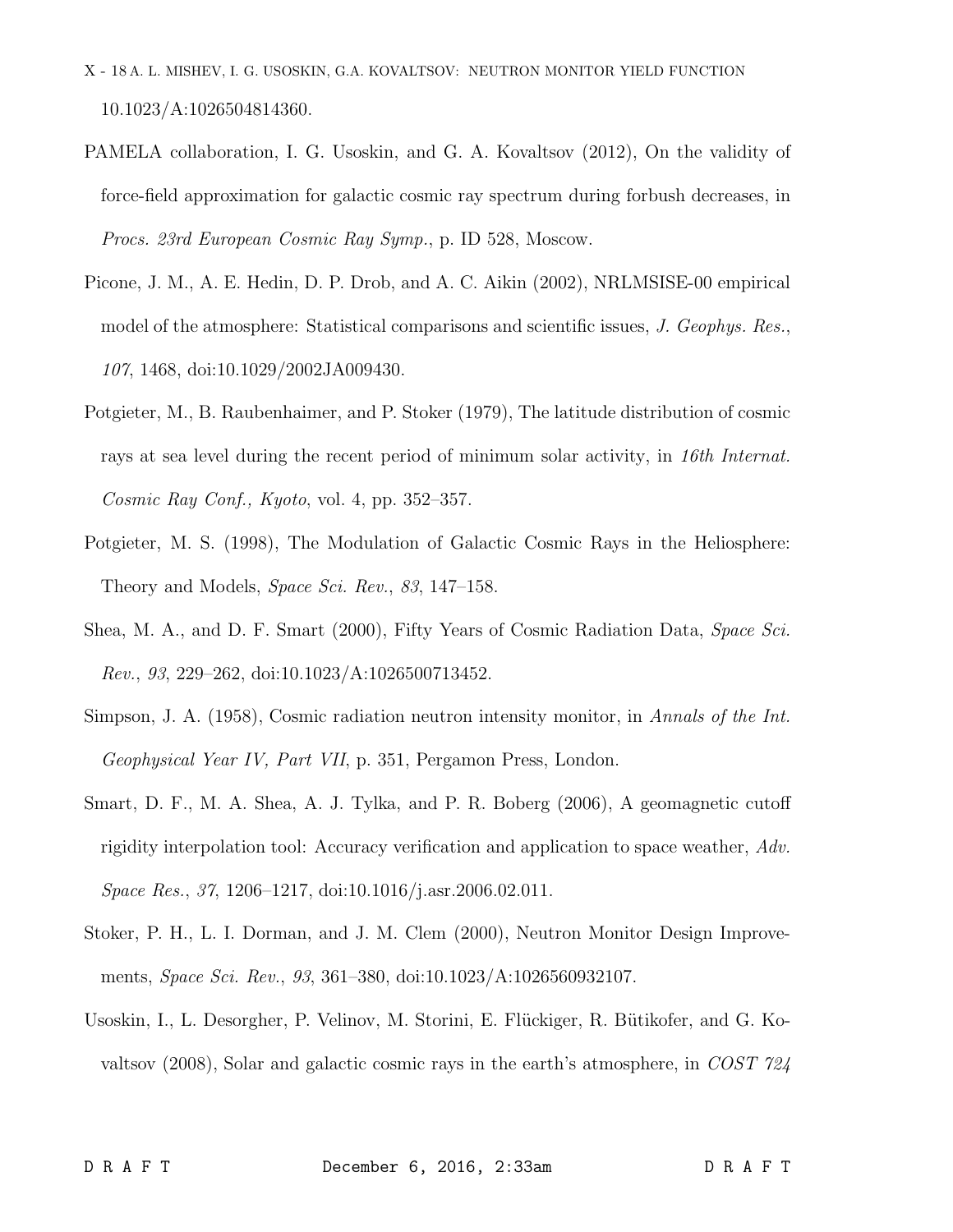A. L. MISHEV, I. G. USOSKIN, G.A. KOVALTSOV: NEUTRON MONITOR YIELD FUNCTION X - 19 *final report: Developing the scientific basis for monitoring, modelling and predicting Space Weather*, edited by J. Lilensten, A. Belehaki, M. Messerotti, R. Vainio, J. Watermann, and S. Poedts, pp. 124–132, COST Office, Luxemburg.

- Usoskin, I. G., and G. A. Kovaltsov (2006), Cosmic ray induced ionization in the atmosphere: Full modeling and practical applications, *J. Geophys. Res.*, *111*, D21206, doi:10.1029/2006JD007150.
- Usoskin, I. G., K. Alanko-Huotari, G. A. Kovaltsov, and K. Mursula (2005), Heliospheric modulation of cosmic rays: Monthly reconstruction for 1951–2004, *J. Geophys. Res.*, *110*, A12108, doi:10.1029/2005JA011250.
- Usoskin, I. G., G. A. Bazilevskaya, and G. A. Kovaltsov (2011), Solar modulation parameter for cosmic rays since 1936 reconstructed from ground-based neutron monitors and ionization chambers, *J. Geophys. Res.*, *116*, A02104, doi:10.1029/2010JA016105.
- Vashenyuk, E. V., Y. V. Balabin, J. Perez-Peraza, A. Gallegos-Cruz, and L. I. Miroshnichenko (2006), Some features of the sources of relativistic particles at the Sun in the solar cycles 21 23, *Adv. Space Res.*, *38*, 411–417, doi:10.1016/j.asr.2005.05.012.
- Villoresi, G., L. I. Dorman, N. Iucci, and N. G. Ptitsyna (2000), Cosmic ray survey to Antarctica and coupling functions for neutron component near solar minimum (1996- 1997) 1. Methodology and data quality assurance, *J. geophys. Res.*, *105*, 21,025–21,034, doi:10.1029/2000JA900048.
- Webber, W., and P. Higbie (2003), Production of cosmogenic be nuclei in the earth's atmosphere by cosmic rays: Its dependence on solar modulation and the interstellar cosmic ray spectrum, *J. Geophys. Res.*, *108*, 1355, doi:10.1029/2003JA009863.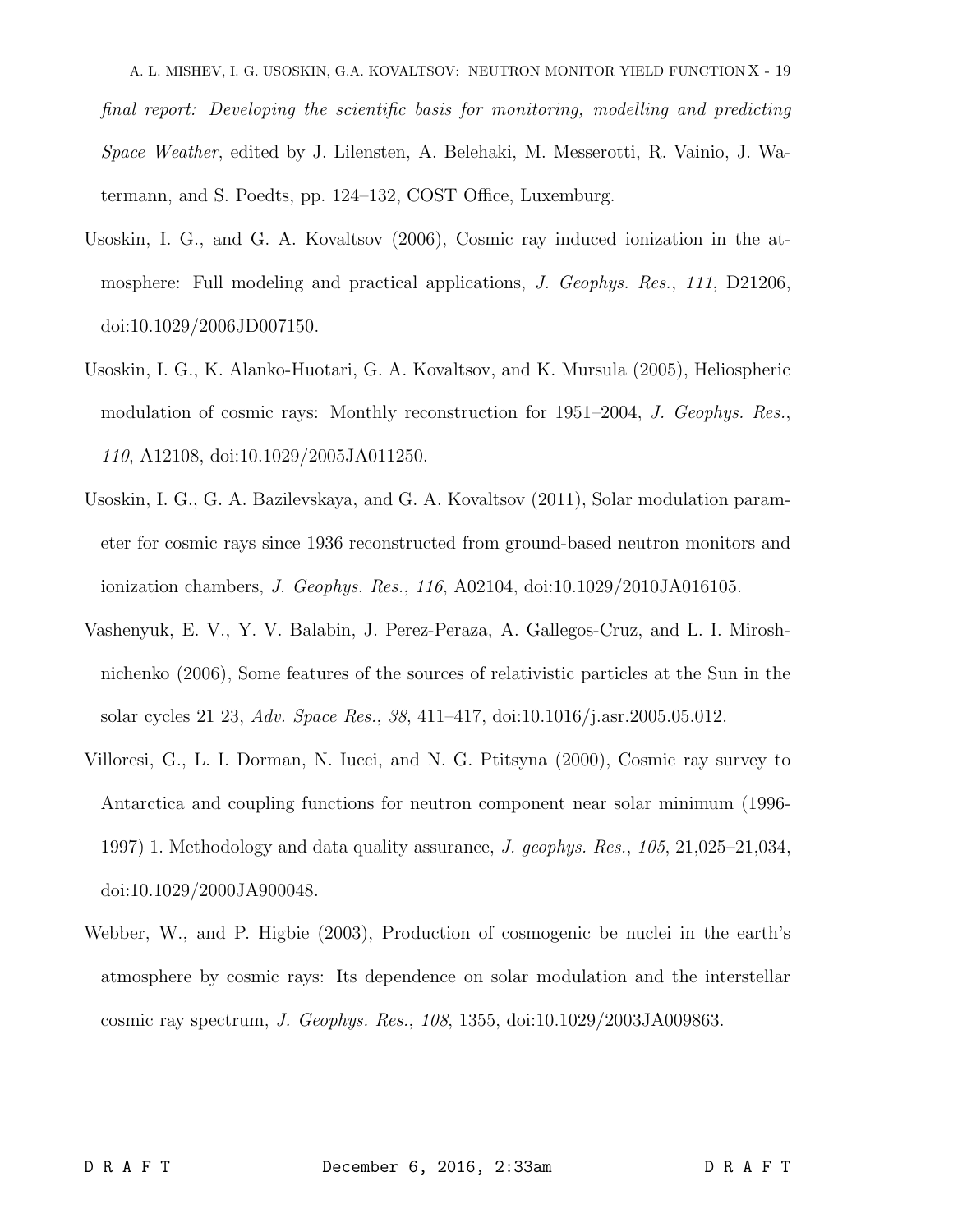**Table 1.** Yield function (in units of  $[m^2 \text{ sr}])$  of the standard 6NM64 sea-level neutron monitor for the primary protons (columns 2–3) and  $\alpha$ -particles (columns 4–5), per nucleon of the primary particle.

| protons        |                      |                      | $\alpha$ -particles |                                 |                      |
|----------------|----------------------|----------------------|---------------------|---------------------------------|----------------------|
|                | $P$ (GV) $E_p$ (GeV) | $Y_p$                |                     | $P$ (GV) $E_{\alpha}$ (GeV/nuc) | $Y_{\alpha}$         |
| 0.7            | 0.232                | $7.26 \cdot 10^{-9}$ |                     |                                 |                      |
| $\mathbf{1}$   | 0.433                | $8.46 \cdot 10^{-6}$ | 3.38                | $\mathbf{1}$                    | $3.86 \cdot 10^{-4}$ |
| $\overline{2}$ | $1.27\,$             | $1.21 \cdot 10^{-3}$ | 5.55                | $\sqrt{2}$                      | $2.16 \cdot 10^{-3}$ |
| $\mathfrak{Z}$ | 2.21                 | $5.42 \cdot 10^{-3}$ | 7.64                | $\mathfrak{Z}$                  | $4.31 \cdot 10^{-3}$ |
| $\overline{4}$ | $3.17\,$             | $9.43 \cdot 10^{-3}$ | 9.69                | $\overline{4}$                  | $7.27 \cdot 10^{-3}$ |
| $\bf 5$        | $4.15\,$             | $0.02\,$             | $11.7\,$            | $\mathbf 5$                     | $1.18 \cdot 10^{-2}$ |
| 10             | 9.11                 | 0.109                | 21.8                | 10                              | $8.37 \cdot 10^{-2}$ |
| 20             | 19.1                 | 0.229                | 41.8                | $20\,$                          | 0.215                |
| 50             | 49.1                 | 0.59                 | 100                 | 49.1                            | 0.59                 |
| 100            | 99.1                 | 0.992                | 200                 | 99.1                            | 0.992                |
| 500            | 499.1                | 3.35                 | 1000                | 499.1                           | 3.35                 |
| 1000           | 999.1                | 6.67                 | 2000                | 999.1                           | 6.67                 |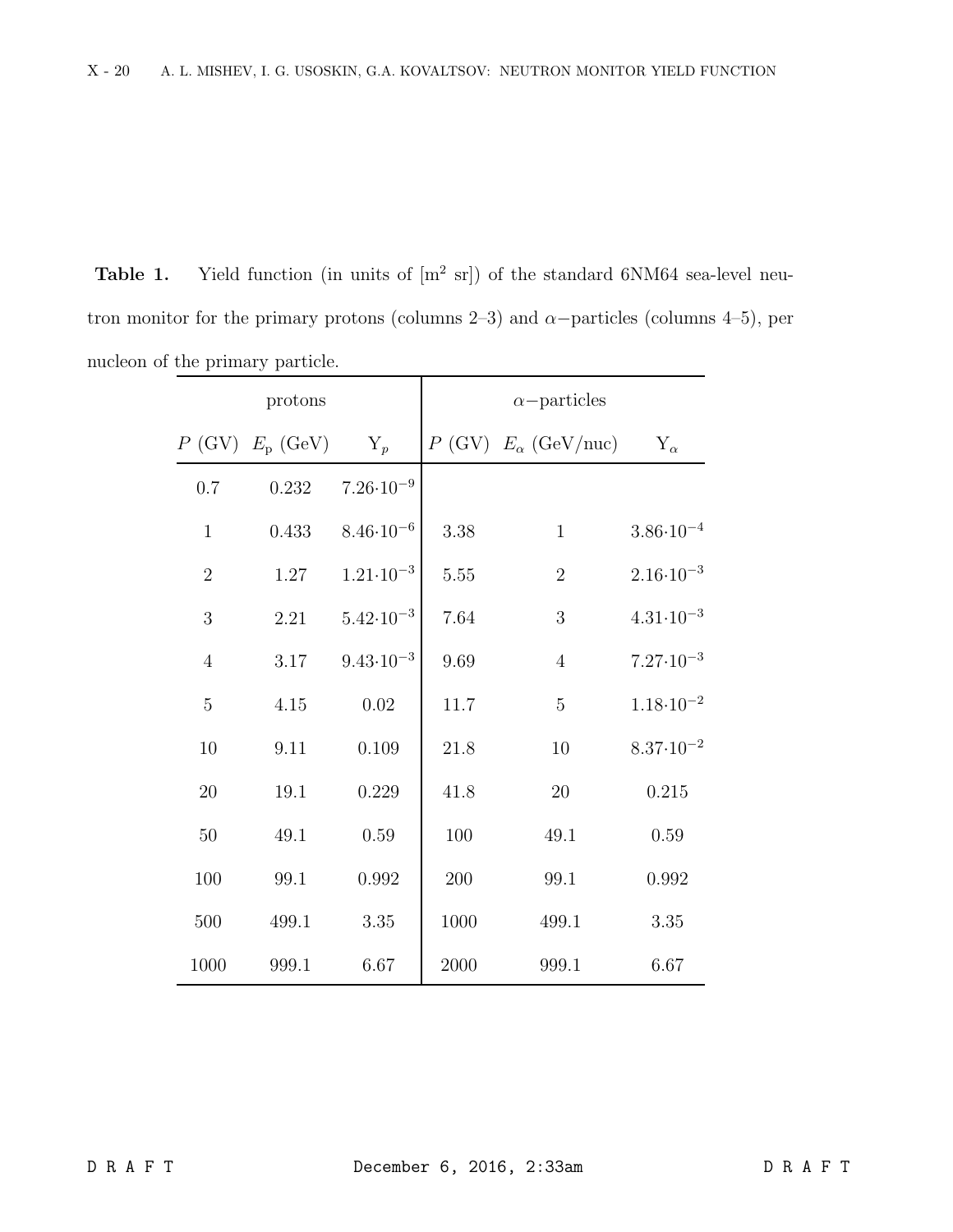

**Figure 1.** A scheme illustrating the way to calculate the geometrical factor  $G$  of the NM effective size. The gray shape represents the physical size of the NM at the sea level, while the dashed line corresponds to the lateral extend of the hadronic component of an atmospheric cascade started on the top of the atmosphere. The hatched area denotes that secondaries of the cascade hit the detector. The scheme illustrates a general situation when a cascade, initiated by a primary CR particle with rigidity  $P$  impinging on the top of the atmosphere, has its axis at distance R and azimuth angle  $\beta$  from the NM center.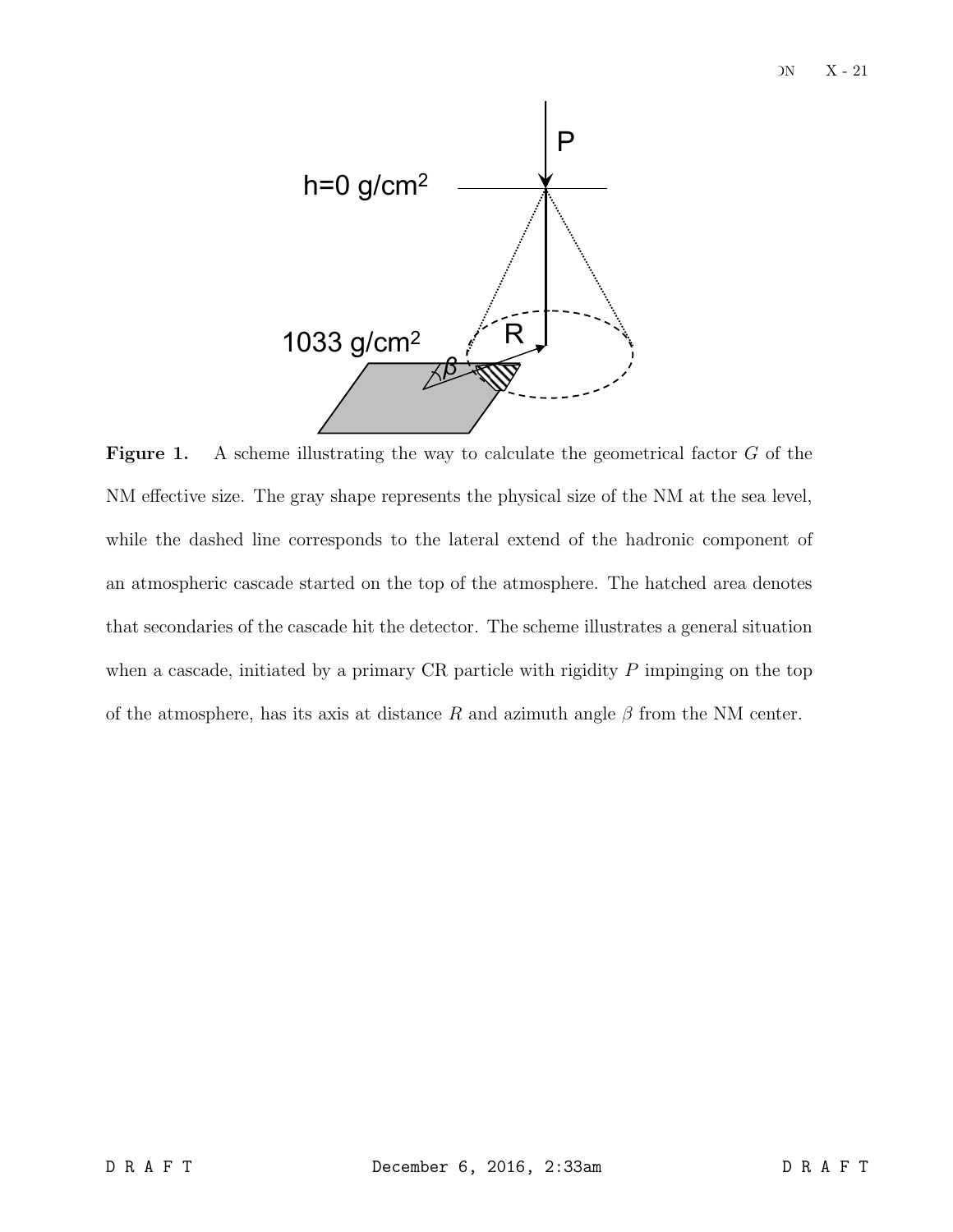

**Figure 2.** The effective geometrical factor  $G$  (Eq. 4) as function of the primary CR particle's energy for protons. Dots are the results of the Monte-Carlo simulations and the dashed line is the used approximation.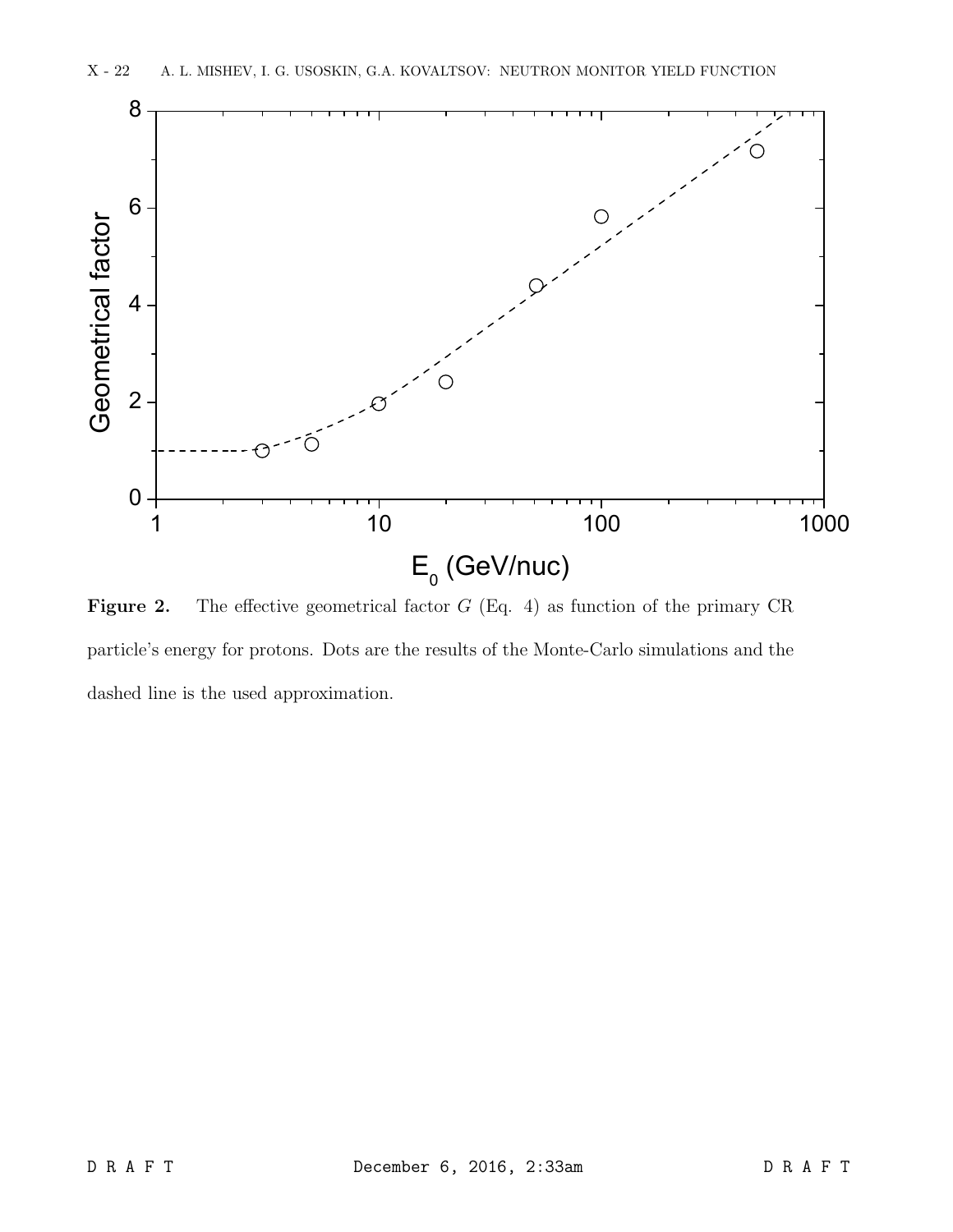

Figure 3. The normalized (to unity at 10 GeV) yield function of the standard sea-level

NM64 neutron monitor, calculated for CR protons (panel B) and  $\alpha$ -particles (panel B).<br>D R A F T December 6, 2016, 2:33am D R A F T Different curves correspond to different models: CD00 [*Clem*, 1999; *Clem and Dorman*, December 6, 2016,  $2:33$ am

2000]; DF82 [*Debrunner et al.*, 1982]; M09 [*Matthi¨a*, 2009; *Matthi¨a et al.*, 2009]; F08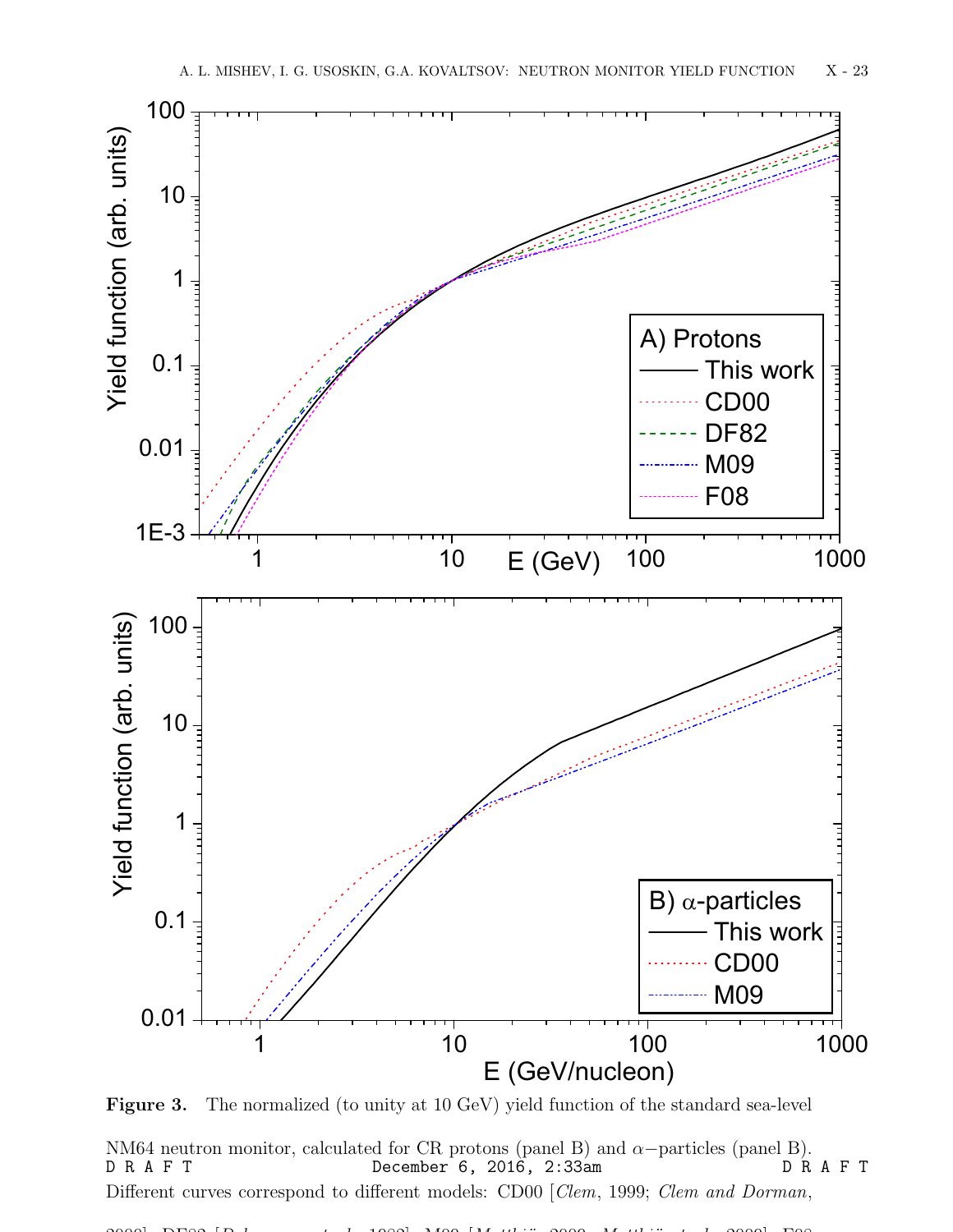

Figure 4. Latitude surveys. Experimental data are depicted by symbols, while computed profiles are given as curves. The data include surveys in 1996-97 [*Villoresi et al.*, 2000, - filled dots], 1986-87 [*Moraal et al.*, 1989, - open dots] and 1976-77 [*Potgieter et al.*, 1979, - asterisks. The models are: this work [MUK13], [*Flückiger et al.*, 2008, -F08], [*Debrunner et al.*, 1982, - DF82], [*Clem*, 1999; *Clem and Dorman*, 2000, - CD00], [*Matthiä et al.*, 2009, - M09], [*Caballero-Lopez and Moraal*, 2012, - CM12]. All count rates are normalized to the polar region. The grey curve depicts a survey calculated (using this model) for a solar maximum with  $\phi = 1200$  MV.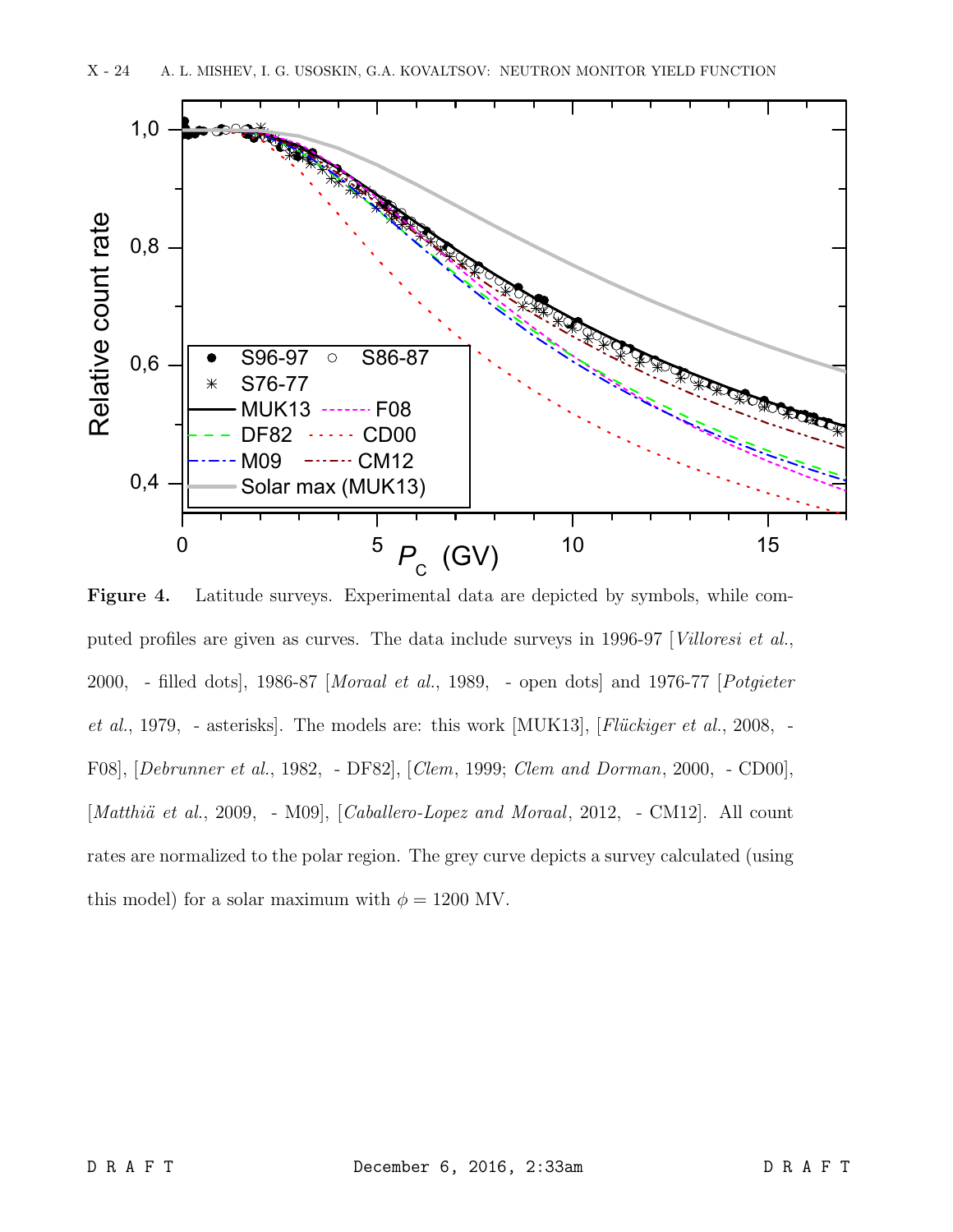# Correction to "Neutron Monitor Yield Function: New Improved computations"

A. L. Mishev, <sup>1</sup> I. G. Usoskin, <sup>1,2</sup> G.A. Kovaltsov,<sup>3</sup>

In the paper "Neutron Monitor Yield Function: New Improved computations" by Mishev et al. (J. Geophys. Res. Space Physics, 118, 2783–2788, 2013, doi:10.1002/jgra.50325), there is a printing error in Table 1. The values of  $Y_\alpha$  (the last column of Table 1) in the first five lines were erroneously divided by a factor of four. The corrected values are presented here in Table 1 (the values corrected after the original publication are indicated in bold face). Other values in the Table remain unaltered.

<sup>1</sup>Space Climate Research Unit, University of Oulu, Finland.

<sup>2</sup>Sodankylä Geophysical Observatory (Oulu unit), University of Oulu, Finland. 3 Ioffe Physical-Technical Institute of Russian Academy of Sciences, St. Petersburg, Russia.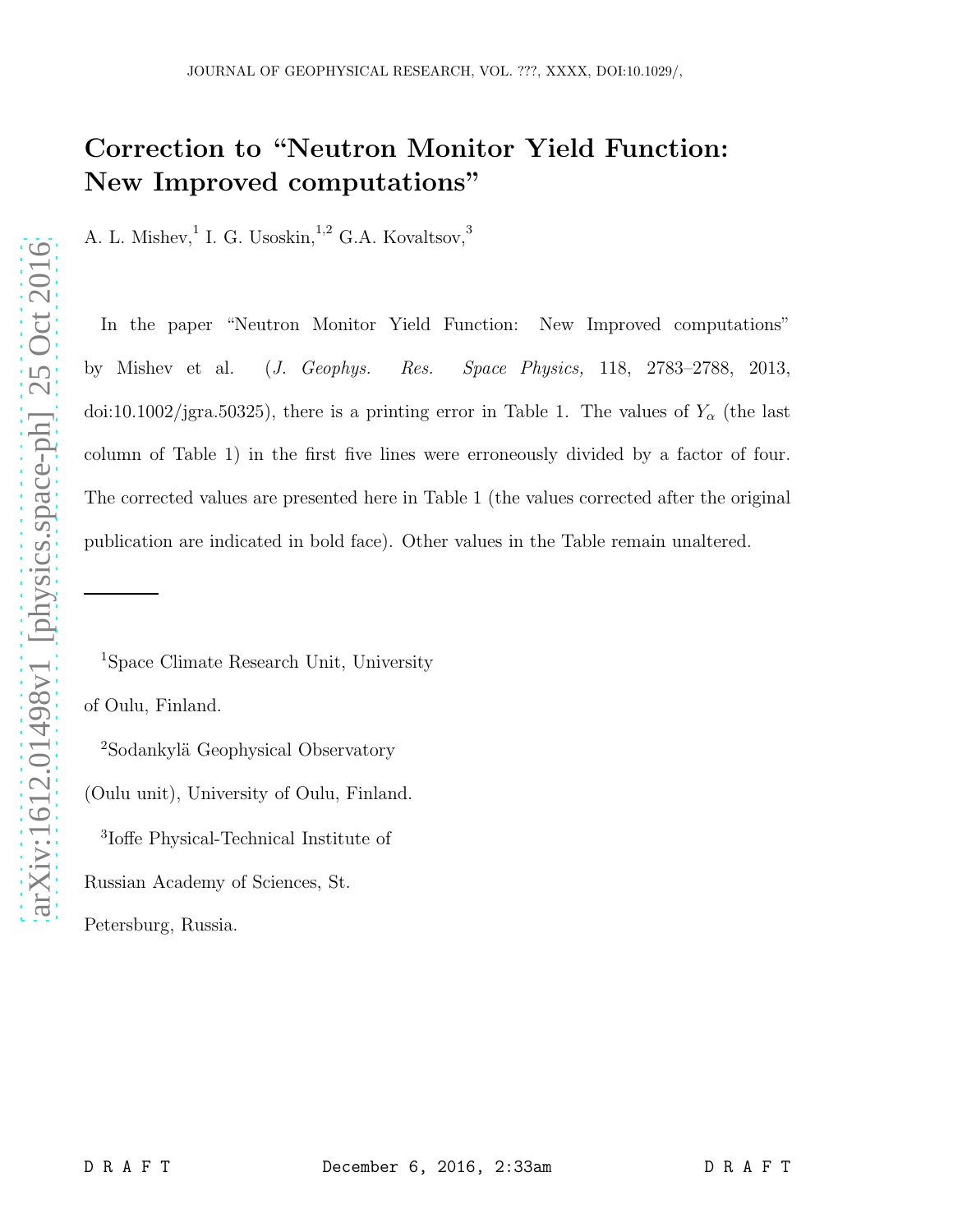## References

Mishev, A. L., I. G. Usoskin, and G. A. Kovaltsov (2013), Neutron Monitor Yield Function:

New Improved computations, J. Geophys. Res., 118, 2783-2788, doi:10.1002/jgra.50325.